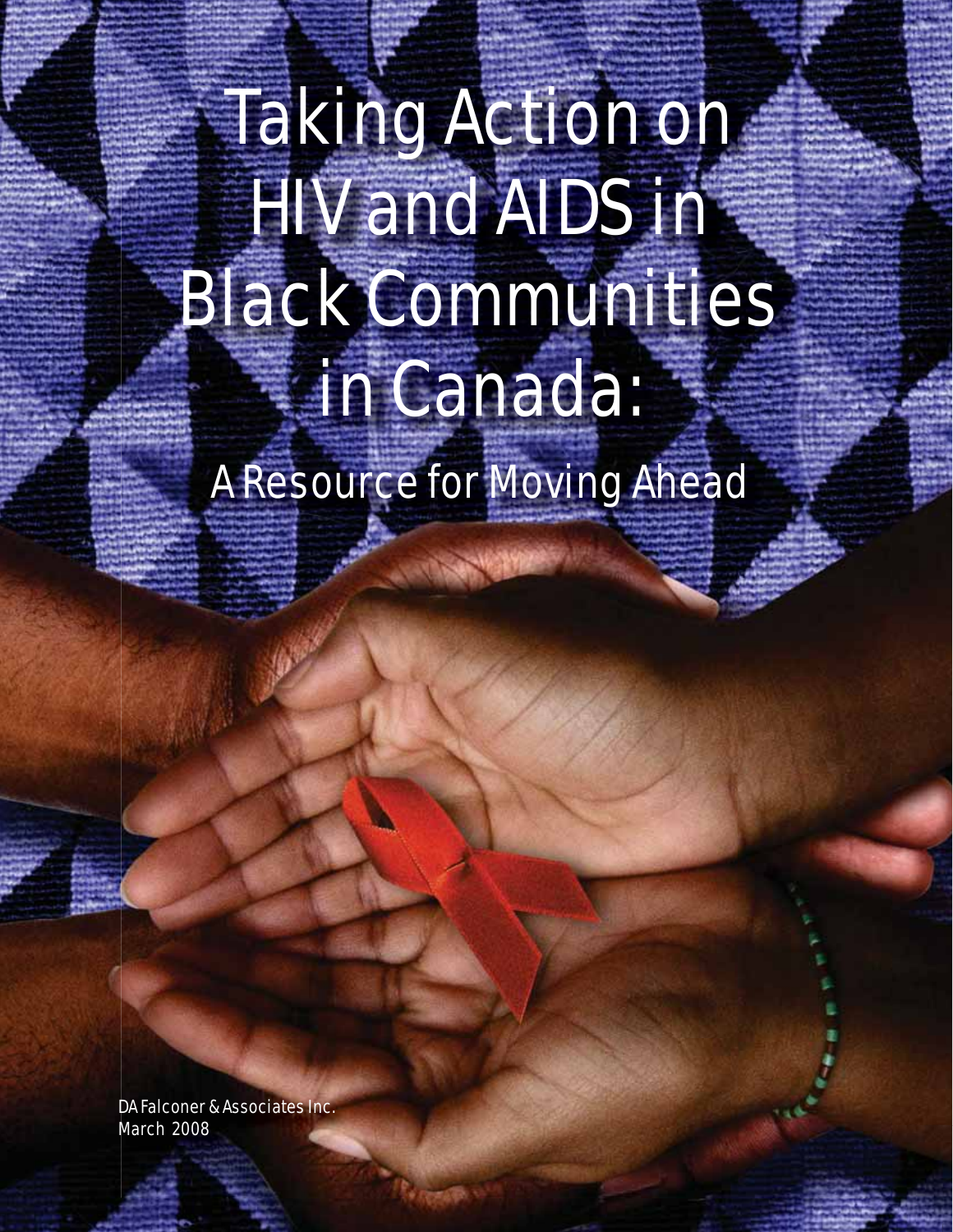Cataloguing in Publication Program Taking Action on HIV and AIDS in Black Communities in Canada: A Resource for Moving Ahead Text in English ISBN 978-0-9736976-3-6 1. DA Falconer & Associates Inc.

2. HIV/AIDS-Black Communities-Canada-Resource.

3. Interagency Coalition on AIDS and Development (ICAD).

4. Title.

Published by Interagency Coalition on AIDS and Development (ICAD) 1 Nicholas Street, Suite 726

Ottawa, ON K1N 7B7

www.icad-cisd.com

Translation: Jean Dussault Design: Frantz Brent-Harris All rights reserved.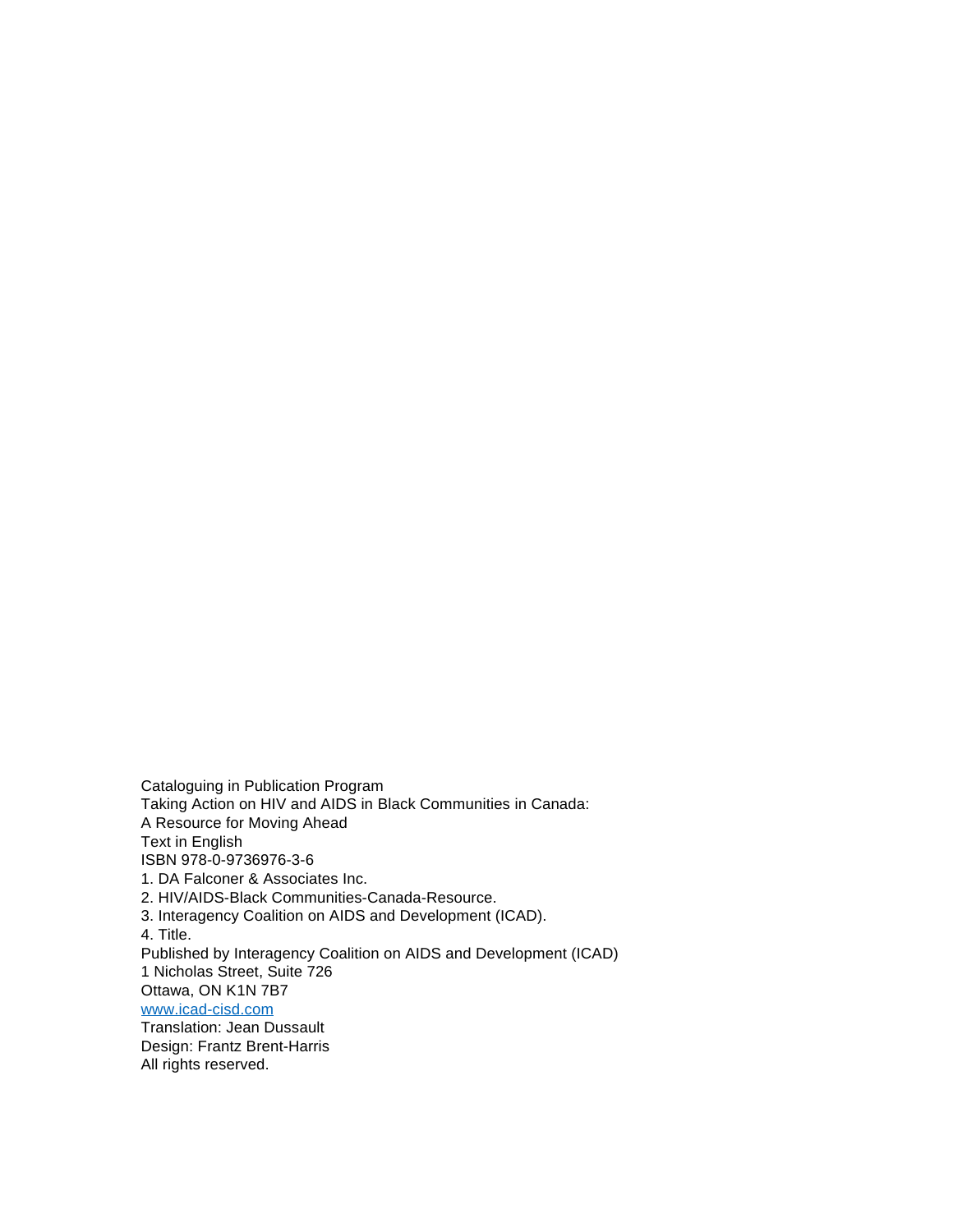# Table of Contents

| 1.0        | <b>Introduction</b>                                                        | 1                       |
|------------|----------------------------------------------------------------------------|-------------------------|
| 2.0        | <b>Process</b>                                                             | $\overline{2}$          |
| 2.1        | <b>National Steering Committee</b>                                         | $\overline{2}$          |
| 2.2        | <b>Information Gathering Guide</b>                                         | $\overline{2}$          |
| 2.3        | <b>Information Gathering Methods</b>                                       | $\overline{2}$          |
| 2.4        | <b>Stakeholder Participation</b>                                           | $\overline{2}$          |
| 3.0        | <b>Vancouver and British Columbia</b>                                      | $\overline{\mathbf{3}}$ |
| 3.1        | <b>Demographics</b>                                                        | $\overline{\mathbf{3}}$ |
| 3.2        | <b>HIV and AIDS Statistics</b>                                             | $\overline{\mathbf{4}}$ |
| 3.3        | <b>Key Findings - Vancouver</b>                                            | $\overline{\mathbf{4}}$ |
| 3.4        | <b>Taking Action - Vancouver</b>                                           | $5\overline{5}$         |
| 4.0        | <b>Calgary and Alberta</b>                                                 | 6                       |
| 4.1        | <b>Demographics</b>                                                        | $6\phantom{a}$          |
| 4.2        | <b>HIV and AIDS Statistics</b>                                             | $\overline{7}$          |
| 4.3<br>4.4 | <b>Key Findings - Calgary</b>                                              | $\overline{7}$<br>8     |
|            | <b>Taking Action - Calgary</b>                                             |                         |
| 5.0        | <b>Toronto, Ottawa and Ontario</b>                                         | 9                       |
| 5.1<br>5.2 | <b>Demographics</b><br><b>HIV and AIDS Statistics</b>                      | 9<br>10                 |
| 5.3        | Key Findings - Toronto & Ottawa                                            | 10                      |
| 5.4        | <b>Taking Action - Toronto &amp; Ottawa</b>                                | 11                      |
| 6.0        | <b>Montréal and Québec</b>                                                 | 13                      |
| 6.1        | <b>Demographics</b>                                                        | 13                      |
| 6.2        | <b>HIV and AIDS Statistics</b>                                             | 14                      |
| 6.3        | <b>Key Findings - Montréal</b>                                             | 14                      |
| 6.4        | <b>Taking Action - Montréal</b>                                            | 15                      |
| 7.0        | <b>Halifax and Nova Scotia</b>                                             | 17                      |
| 7.1        | <b>Demographics</b>                                                        | 17                      |
| 7.2        | <b>HIV and AIDS Statistics</b>                                             | 18                      |
| 7.3        | <b>Key Findings - Halifax</b>                                              | 18                      |
| 7.4        | <b>Taking Action - Halifax</b>                                             | 19                      |
| 8.0        | <b>National Level</b>                                                      | 20                      |
| 8.1        | <b>HIV and AIDS Statistics</b>                                             | 20                      |
| 8.2        | <b>Key Findings - National</b>                                             | 20                      |
| 8.3        | <b>Taking Action - National</b>                                            | 21                      |
| 9.0        | <b>Conclusion</b>                                                          | $22 \,$                 |
| 10.0       | <b>Summary of Suggested Actions -</b>                                      |                         |
|            | <b>Municipal, Provincial and National Levels</b>                           | 23                      |
|            |                                                                            |                         |
|            | <b>Appendix A: National Steering Committee Terms</b>                       |                         |
|            | of Reference                                                               | 25                      |
|            | <b>Appendix B: Interview/ Focus Group Questions</b>                        | 26                      |
|            | <b>Appendix C: Interview Participants</b>                                  | 28                      |
|            | Appendix D: Greater Involvement of People Living with                      |                         |
|            | <b>HIV or Affected by HIV/AIDS (GIPA)</b><br><b>Appendix E: References</b> | 29<br>39                |
|            |                                                                            |                         |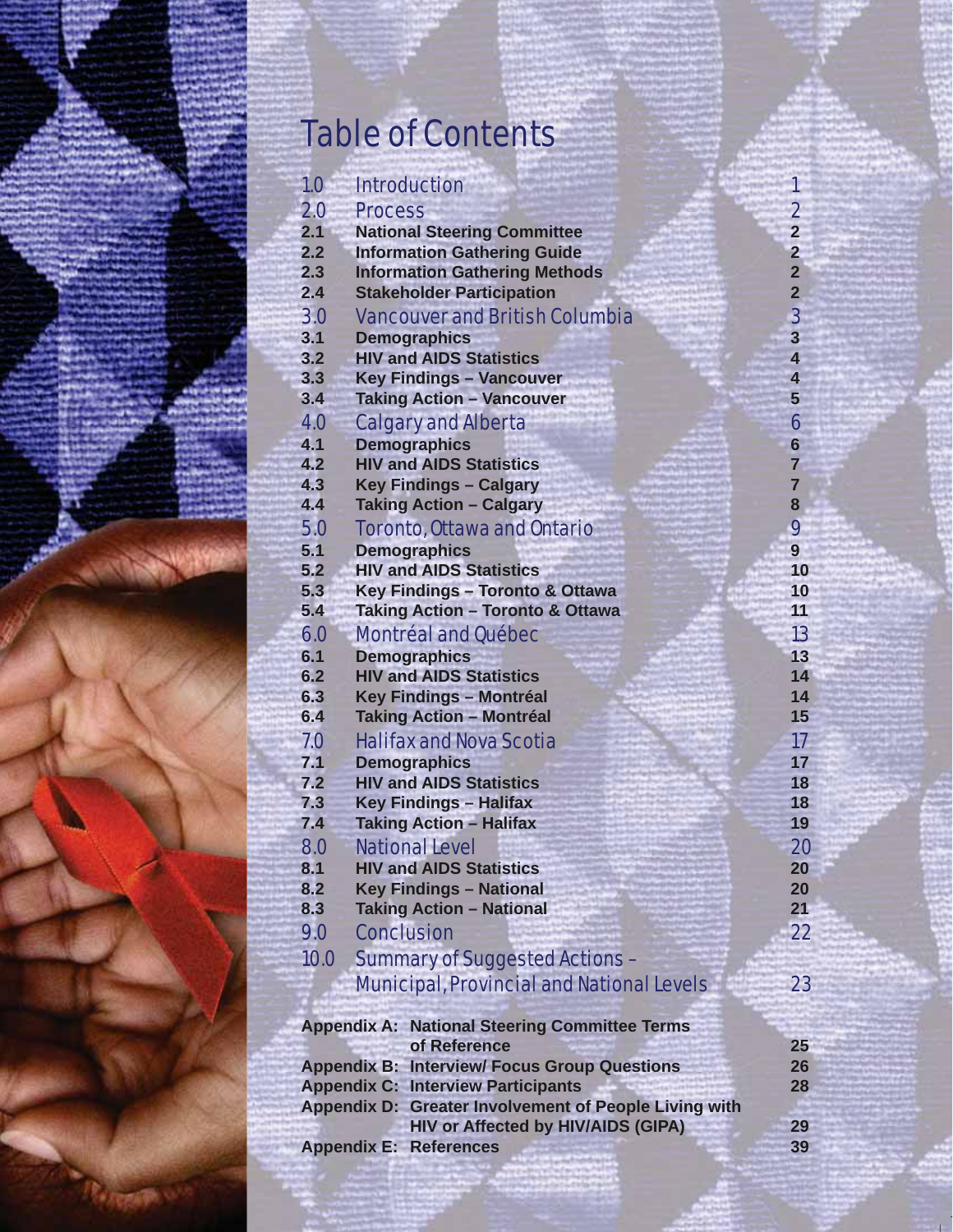## 1.0 Introduction

HIV is at a crisis level in Black<sup>1</sup> communities in Canada. Black people are over-represented in the number of new HIV infections and AIDS cases. In 2001, Black people represented 2.2% of the Canadian population. In 2005, the Public Health Agency of Canada estimated the HIV infection rate among Black people to be at least 12.6 times higher than among other Canadians.2 For 2006, Black people accounted for 12.9% of the positive HIV test reports and 11.1% of the reported AIDS cases where ethnicity was known.<sup>3</sup> While these numbers are significant in and of themselves, they are most likely understated due to factors such as underreporting and a lack of ethnicity data.<sup>4</sup>

The disproportionate number of Black people living with HIV and AIDS combined with an increasing number of Black people presenting for services at AIDS service organizations (ASOs) across the country prompted action in 2005. The Springboarding a National HIV/AIDS Strategy for Black Canadian, African and Caribbean Communities project was implemented with the objective of conducting preliminary research that would contribute to the development of a national HIV/AIDS strategy for Black Canadian, African and Caribbean communities.<sup>5</sup> This Phase I resulted in an environmental scan report $\mathfrak e$  and a consultation on a draft strategy framework and principles. A first of its kind in Canada, the environmental scan report provides:

- a snapshot of current programmatic and research activities and initiatives addressing HIV/AIDS and related issues in Black communities;
- statistical and demographic information on HIV/AIDS and Black people in Canada;
- an annotated listing of various reports produced with findings and/or recommendations specific to HIV/AIDS and the Black communities; and
- information on government responses to HIV/AIDS in Black communities.

For Phase II, a resource was to be developed that can be used at the municipal, provincial and national level to enable better planning and delivery of HIV and AIDS programs and services to Black communities. *Taking Action on HIV and AIDS in Black Communities in Canada: A Resource for Moving Ahead* is that document. It is targeted to everyone who is interested or willing to address HIV and AIDS in Black communities in Canada.

The resource is organized into six key sections based on the cities in which interviews and focus groups were conducted as well as a national overview. Each section generally contains selected demographic characteristics of the Black population, HIV and AIDS statistics specific to Black people, and key findings and suggested actions from the interviews and focus groups. The series of suggested actions are targeted to Black community members, including Black people living with HIV; service providers; policy makers and researchers.

<sup>1</sup> The term "Black" will be used throughout the document to refer to people of Black African descent regardless of country of origin. This includes Black Canadians, Africans and people from the Caribbean. Historically and at the time of writing, the epidemiological term "HIV-endemic" has generally referred to Black people.<br><sup>2</sup>Public Health Agency of Canada. 2007. HIV/AIDS Epi Update: HIV/AIDS

aids-sida/publication/epi/pdf/epi2007\_e.pdf

<sup>3</sup> Public Health Agency of Canada. 2007. HIV and AIDS in Canada: Surveillance Report to December 31, 2006. http://www.phac-aspc.gc.ca/aids-sida/publication/survreport/pdf/survrep1206.pdf

<sup>4</sup> According to the Public Health Agency of Canada, "Two of Canadas largest provinces, Ontario and Quebec, do not provide ethnic information on positive HIV test reports to the national level. This is a limitation for monitoring the epidemic among persons from countries where HIV is endemic, as the two provinces together account for over two-thirds of all positive HIV test reports; as well, they include two large urban centres, namely Toronto and Montreal, that contain large proportions of people from countries where HIV is endemic." HIV/AIDS Epi Update: HIV/AIDS in Canada Among Persons from Countries where HIV is Endemic. http://www.phac-aspc.gc.ca/aids-sida/

publication/epi/pdf/epi2007\_e.pdf<br><sup>s</sup>The project was funded by the Public Health Agency of Canada through the Interagency Coalition on AIDS and Development and it was a partnership of the organizations represented on the National Steering Committee: African and Caribbean Council on HIV/AIDS in Ontario (Toronto, ON); Centre de Ressources et dInterventions en Santé et Sexualité (Montreal, QC); Interagency Coalition on AIDS and Development (Ottawa, ON); James R. Johnston Chair in Black Canadian Studies, Dalhousie University<br>(Halifax, NS); National Congress of Black Women Foundation (V

<sup>6</sup> The Springboarding a National HIV/AIDS Strategy for Black Canadian, African and Caribbean Communities Project Environmental Scan Report is available at http://www. icad-cisd.com/pdf/publications/SNS\_EnviroScan\_Final\_Report\_9\_Dec\_05.pdf.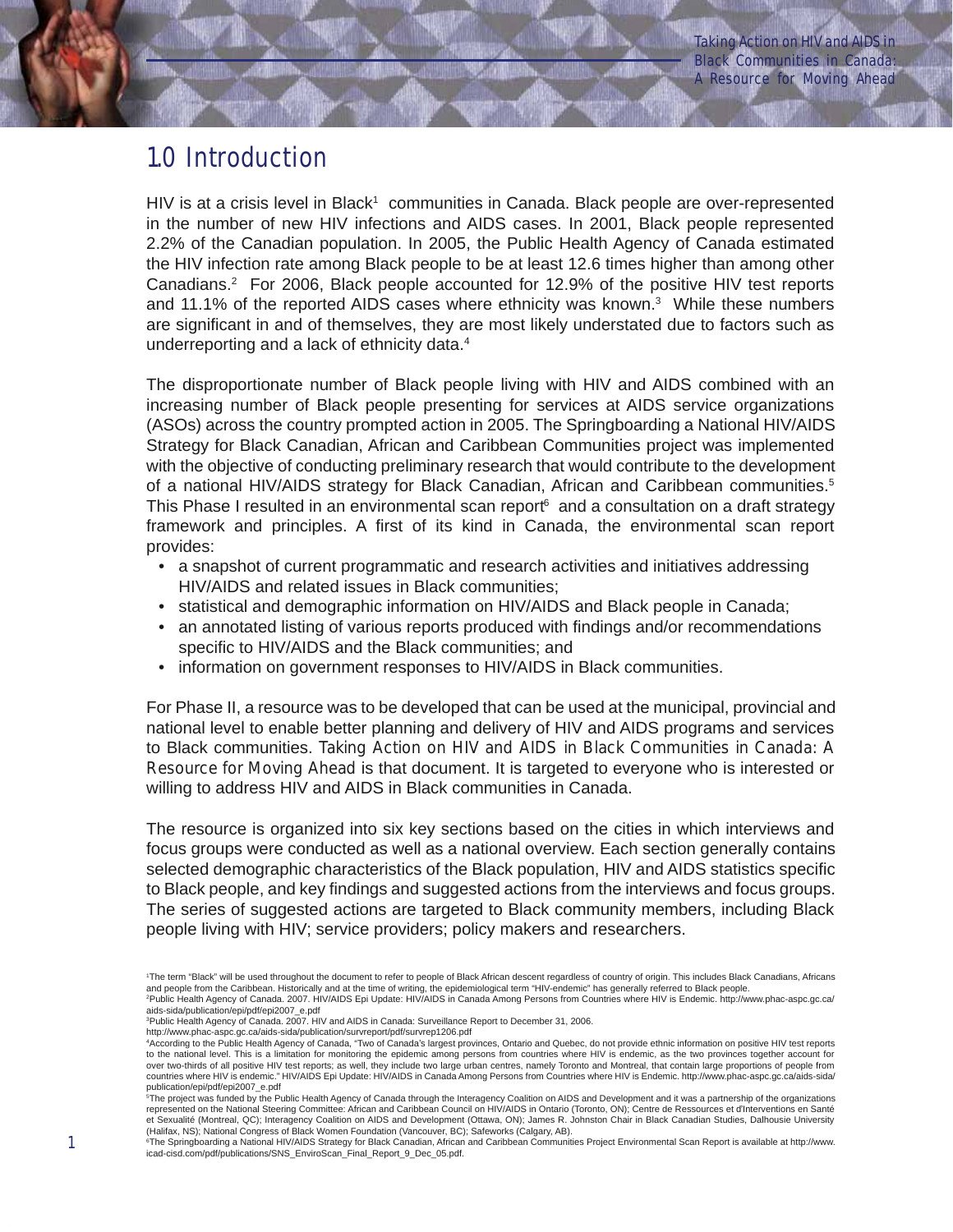## 2.0 Process

#### 2.1 National Steering Committee

To initiate the project, the National Steering Committee from Phase I was re-engaged with responsibility for providing guidance, direction, assistance with identifying key stakeholders for interviews and regionally-based focus groups, linkages to appropriate persons and/or organizations, linkages to the Public Health Agency of Canada Status Report Working Group, technical advice and support, and feedback on draft documents (see Appendix A for the Committee's Terms of Reference).

#### 2.2 Information Gathering Guide

To guide the interviews and focus groups, an information gathering tool was developed (see Appendix B). It focused on the following areas:

- 1. Current gaps to better planning and delivering HIV/AIDS programs and services to Black Canadian, African and Caribbean communities at the municipal, regional/ provincial and national levels;
- 2. Unique or specific regional/provincial issues when it comes to addressing HIV/AIDS in Black Canadian, African and Caribbean communities;
- 3. Needs of various stakeholders to enable better planning and delivery of HIV/AIDS programs and services to Black Canadian, African and Caribbean communities, i.e. community members, Black people living with HIV/AIDS (PHAs), service providers, policy makers and researchers.

#### 2.3 Information Gathering Methods

Information was collected through documentation reviews as well as interviews and focus groups across the country (Vancouver, Calgary, Toronto, Ottawa, Montréal and Halifax) with Black community members, including people living with HIV and researchers; service providers; and other key stakeholders (see Appendix C for interview participants). The interviews and focus groups were conducted from June to September 2007.

#### 2.4 Stakeholder Participation

A total of 95 individuals participated in the interviews and focus groups; 14% of whom were Black people living with HIV/AIDS. Table 1 summarizes the overall stakeholder participation.

| <b>City</b>      | <b>Interview</b>    |    | <b>Focus Group Participants</b>    | <b>PHA Participants</b> |
|------------------|---------------------|----|------------------------------------|-------------------------|
|                  | <b>Participants</b> |    | <b>Service</b><br><b>Providers</b> |                         |
| <b>Vancouver</b> |                     | 5  | 10                                 | 1 Female                |
| Calgary          |                     |    | 7                                  | O                       |
| <b>Toronto</b>   | $\boldsymbol{4}$    |    | 10                                 | 2 Females / 3 Males     |
| <b>Ottawa</b>    |                     | 5  | 7                                  | 1 Female                |
| <b>Montréal</b>  | 5                   | 11 | 12                                 | 4 Females / 2 Males     |
| <b>Halifax</b>   |                     | 3  | 4                                  |                         |
| TOTAL            | 13                  | 32 | 50                                 | 8 Females / 5 Males     |

#### Table 1: Stakeholder Participation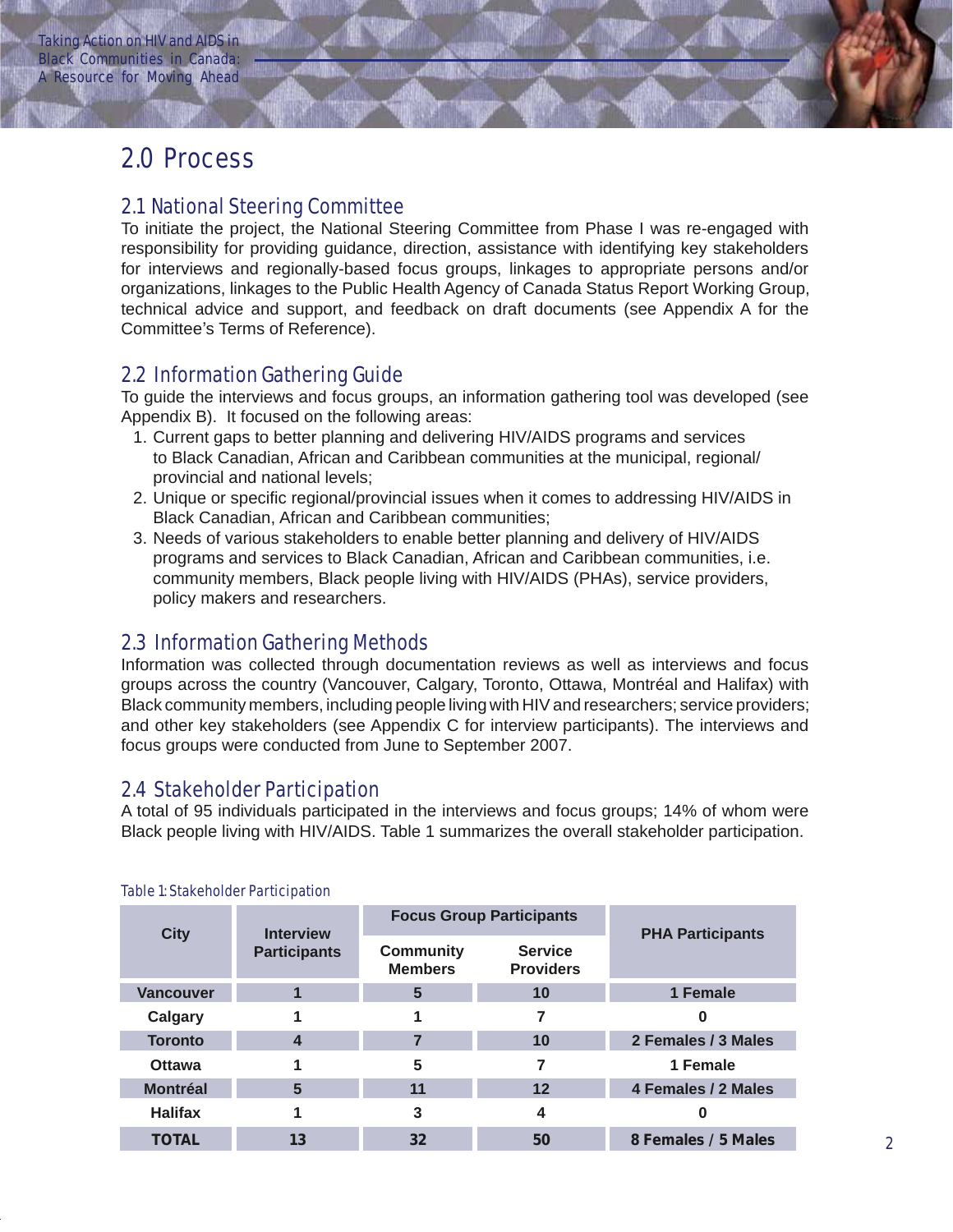## 3.0 Vancouver and British Columbia

#### 3.1 Demographics

Using selected demographic characteristics taken primarily from the 2001 Census of Canada<sup>7</sup>, this section provides a profile of the Black community in Vancouver, in British Columbia and in Canada.

#### Population Size

- The 2001 Census enumerated 662,215 Black people in Canada which represented 2.2% of the country's population and a 31% growth in the Black population from 1991.
- The Black population of British Columbia was 25,460 which represented 0.7% of the province's population.
- The Black population of Vancouver was 18,400 which represented 0.9% of the city's population and a 20% growth in the Black population from 1991.

#### Canadian-Born Blacks & Places of Birth for Black Immigrant Population

- In 2001, 45% of the Black population in Canada was Canadian-born. The top three places of birth for the Black immigrant population were Caribbean and Bermuda, Africa, and Central and South America.
- In British Columbia, 51% of the Black population was Canadian-born. The top three places of birth for the Black immigrant population were Africa, Caribbean and Bermuda, and United States of America.
- In Vancouver, 48% of the Black population was Canadian-born.

| Geographic<br>Area                | Under 15<br><b>vears</b><br>$(\%)$ | $15 - 24$<br><b>vears</b><br>$(\%)$ | 25-34<br><b>vears</b><br>$(\%)$ | $35 - 44$<br><b>vears</b><br>$(\%)$ | 45-54<br><b>vears</b><br>$(\%)$ | 55-64<br><b>vears</b><br>(%) | 65 years<br>and over<br>(%) |
|-----------------------------------|------------------------------------|-------------------------------------|---------------------------------|-------------------------------------|---------------------------------|------------------------------|-----------------------------|
| Canada                            | 29.5                               | 16.7                                | 16.0                            | 15.4                                | 10.7                            | 6.8                          | 4.9                         |
| <b>British</b><br><b>Columbia</b> | 30.7                               | 14.6                                | 17.4                            | 16.3                                | 10.0                            | 6.4                          | 4.6                         |
| <b>Vancouver</b>                  | 28.6                               | 14.5                                | 18.8                            | 17.7                                | 9.7                             | 6.6                          | 4.1                         |

#### Age

Table 2: Black population by age, Canada, 2001

#### Gender

- Women and female children were more than half (52%) of Canada's Black population in 2001.
- In British Columbia, men and male children were more than half (53%) of the province's Black population.
- In Vancouver, men and male children were more than half (53%) of the city's Black population.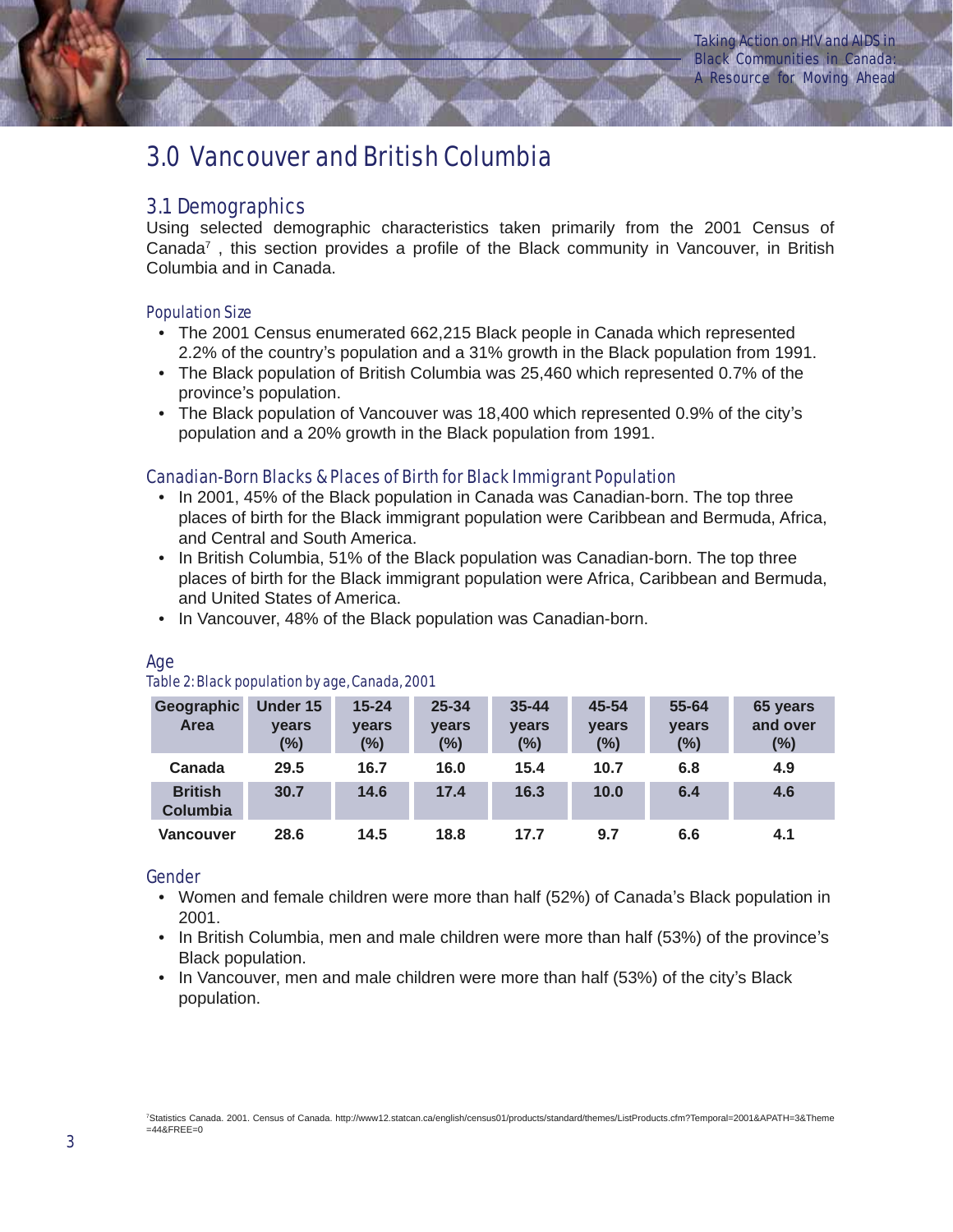#### **Language**

- Almost three-quarters (72%) of Canada's Black population was enumerated as speaking English most often at home and 14% spoke French most often at home. Nine percent (9%) spoke a non-official language most often at home.
- In British Columbia, 90% of the Black population spoke English most often at home while only 1% spoke French most often at home. Nine percent (9%) spoke a non-official language most often at home.

#### **Education**

- Of the 2001 Canadian Black population 15 years and over, 28% had less than a high school graduation certificate and 13% had a university degree.
- In British Columbia, 23% had less than a high school graduation certificate and 17% had a university degree.

#### Income

- In Canada in 2000, the incidence of low income for the Black population was 33%.
- In British Columbia, the incidence of low income for the Black population was 27%.

#### 3.2 HIV and AIDS Statistics

According to the British Columbia Centre for Disease Control<sup>8</sup>:

- In British Columbia, 4.4% (16/360) of the new HIV positive cases in 2006 were Black people, of which 43.7% were women.
- From 2000-2006, Black people represented 4.6% (132/2849) of the total new HIV positive cases. Women accounted for 43.2% of the new HIV positive cases in the Black community.
- In 2006, Black people represented 2.5% (2/79) of the total AIDS cases and both were women.

#### 3.3 Key Findings – Vancouver

The Vancouver census metropolitan area had the 4th largest Black population in Canada in 2001. The consultation revealed several key themes.

- **The Black community is geographically scattered.** There is no central hub where the community gathers together and there is a sense of disconnection among community members. The community appears to be growing, particularly in the number of African immigrants.
- **Fear, HIV stigma and discrimination are negatively affecting Black people coming forward for HIV prevention information, care and support.** There is a perception that as a small community, there is less confidentiality when people present for information or support. Fear of disclosure, stigma and discrimination are significant contributors to Black PHAs living in isolation and often not accessing available services that may enhance their quality of life.
- **There is a lack of visibility and prioritizing of HIV and AIDS in the Black community.** Black people are often not visible in messages about HIV and AIDS and when they are, it tends to be in reference to the epidemic in Africa. This furthers the perception that HIV and AIDS are not an issue for the community in Canada. The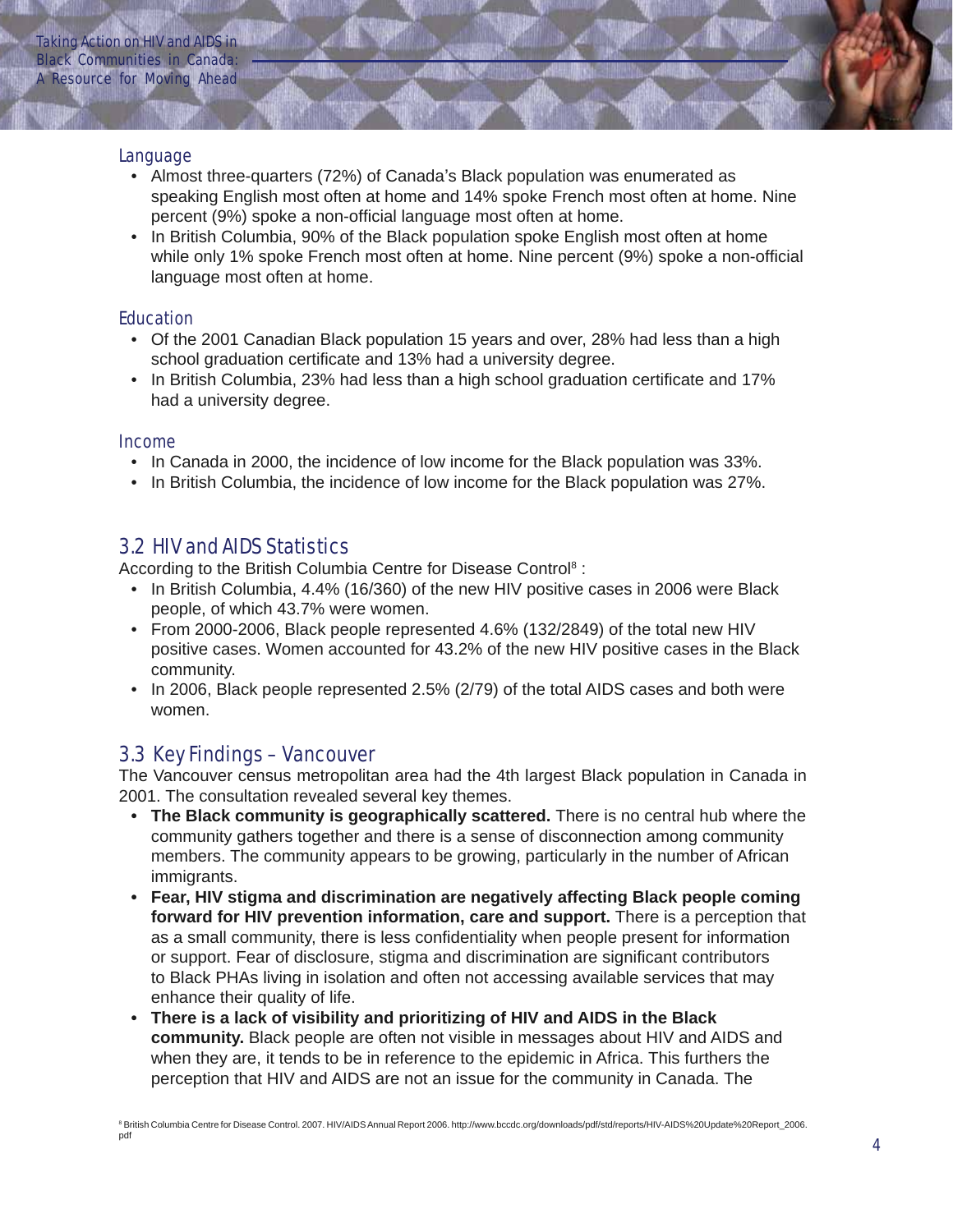limited availability of race-based HIV and AIDS statistics compounds the perception and informs the lack of prioritizing of the issue in the Black community. There is no strong voice in the Black community around HIV and AIDS.

- **Priority for funding appears to be research, gay men and injection drug use.** Concerns were raised that HIV funding, provincially, tended to be geared towards doing research versus supporting service delivery.
- **There are many improvements that can be made to enhance HIV and AIDS programs and services to the Black community.** There are a number of barriers to access, including lack of childcare, translation, culturally and linguistically appropriate materials and transportation. There is a concentration of HIV programs and services in Vancouver while the Black community is often in the suburbs. There are also few services for the Black community, especially at the provincial level. For many newcomers, they lack information about existing services, including where to access HIV testing. It was noted that Black people are visible in prisons but get little attention.
- **Capacity building of the Black community to respond to HIV and AIDS is critically needed.** There is a lack of appropriate people with relevant knowledge and skills to address HIV and AIDS in the Black community.

#### 3.4 Taking Action – Vancouver

In order to address the gaps, barriers and obstacles to better planning and delivery of HIV and AIDS programs and services to the Black community in Vancouver, several actions were identified.

- **Build community. Opportunities and mechanisms should be created to better connect and facilitate working together among members of the Black community around HIV and AIDS issues.** This will require working with community leaders and community institutions, particularly religious ones such as churches and mosques. This will also require better utilization of people within the community as there are untapped resources, including Black PHAs. Attention should be paid to building capacity within the Black community such that there are more Black researchers and service providers to work with the community.
- **Make addressing HIV and AIDS in the Black community a funding priority.** Policy makers should become more aware of the HIV and AIDS issues affecting the Black community. They also should work with community members and service providers before developing policy. Community members should participate in opportunities to influence decision-making.
- **Increase visibility of HIV and AIDS in the Black community.** Multiple strategies should be used to raise awareness; promote prevention, care and support; encourage testing; and address stigma, discrimination and homophobia. Efforts should be made to get needed race-based statistics. A strong voice around HIV and AIDS in the Black community should be nurtured.
- **Enhance availability, access and quality of HIV and AIDS programs and services to the Black community.** Links should be made with settlement services to bridge HIV, AIDS and settlement issues. For existing services, the diversity of staff, volunteers and Board members should be enhanced and coupled with skills training to better work with different communities. Cooperation, collaboration and communication should be enhanced among service providers. More community-based research should be conducted to determine needs and support better programs and service delivery.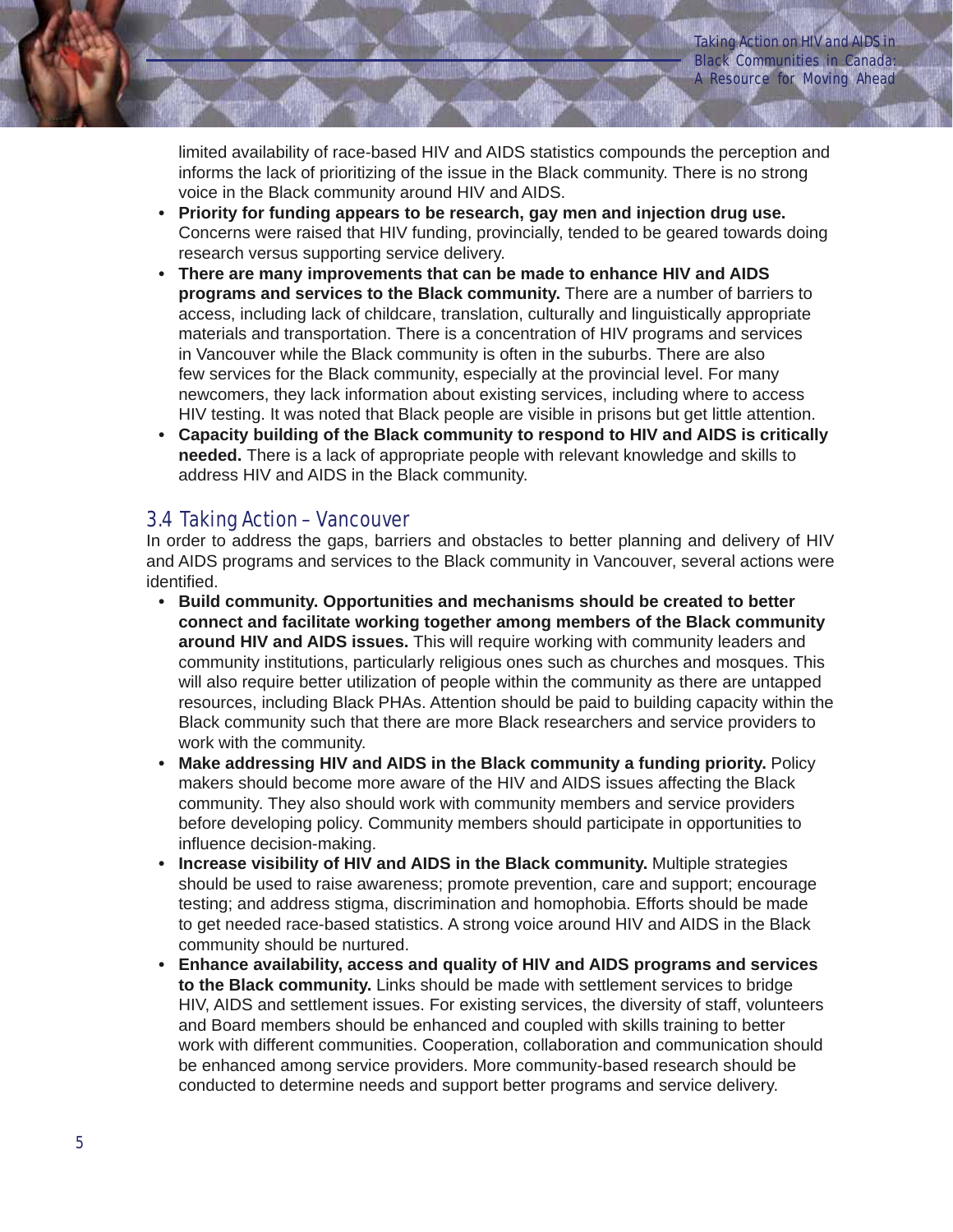## 4.0 Calgary and Alberta

## 4.1 Demographics

Using selected demographic characteristics taken primarily from the 2001 Census of Canada9 , this section provides a profile of the Black community in Calgary, in Alberta and in Canada.

#### Population Size

- The 2001 Census enumerated 662,215 Black people in Canada which represented 2.2% of the country's population and a 31% growth in the Black population from 1991.
- The Black population of Alberta was 31,390 which represented 1.1% of the province's population.
- The Black population of Calgary was 13,700 which represented 1.4% of the city's population and a 34% growth in the Black population from 1991.

#### Canadian-Born Blacks & Places of Birth for Black Immigrant Population

- In 2001, 45% of the Black population in Canada was Canadian-born. The top three places of birth for the Black immigrant population were Caribbean and Bermuda, Africa, and Central and South America.
- In Alberta, 49% of the Black population was Canadian-born. The top three places of birth for the Black immigrant population were Africa, Caribbean and Bermuda, and Europe.
- In Calgary, 45% of the Black population was Canadian-born.

| Table 3: Black population by age, Canada, 2001 |                          |                           |                       |                           |                       |                       |                   |
|------------------------------------------------|--------------------------|---------------------------|-----------------------|---------------------------|-----------------------|-----------------------|-------------------|
| Geographic<br>Area                             | Under 15<br>years $(\%)$ | $15 - 24$<br><b>vears</b> | 25-34<br><b>vears</b> | $35 - 44$<br><b>vears</b> | 45-54<br><b>vears</b> | 55-64<br><b>vears</b> | $65$ yea<br>and o |
|                                                |                          | $(\% )$                   | (%)                   | (%)                       | (%)                   | (%)                   | (%)               |
| Canada                                         | 29.5                     | 16.7                      | 16.0                  | 15.4                      | 10.7                  | 6.8                   | 4.9               |

#### Age

#### Gender

- Women and female children were more than half (52%) of Canada's Black population in 2001.
- In Alberta, men and male children were more than half (51%) of the province's Black population.

**Alberta 29.2 17.7 17.5 15.4 11.3 5.5 3.3 Calgary 29.5 17.5 19.7 15.7 10.3 5.2 2.2**

• In Calgary, men and male children were slightly more than half (50.5%) of the city's Black population.

**65 years and over (%)**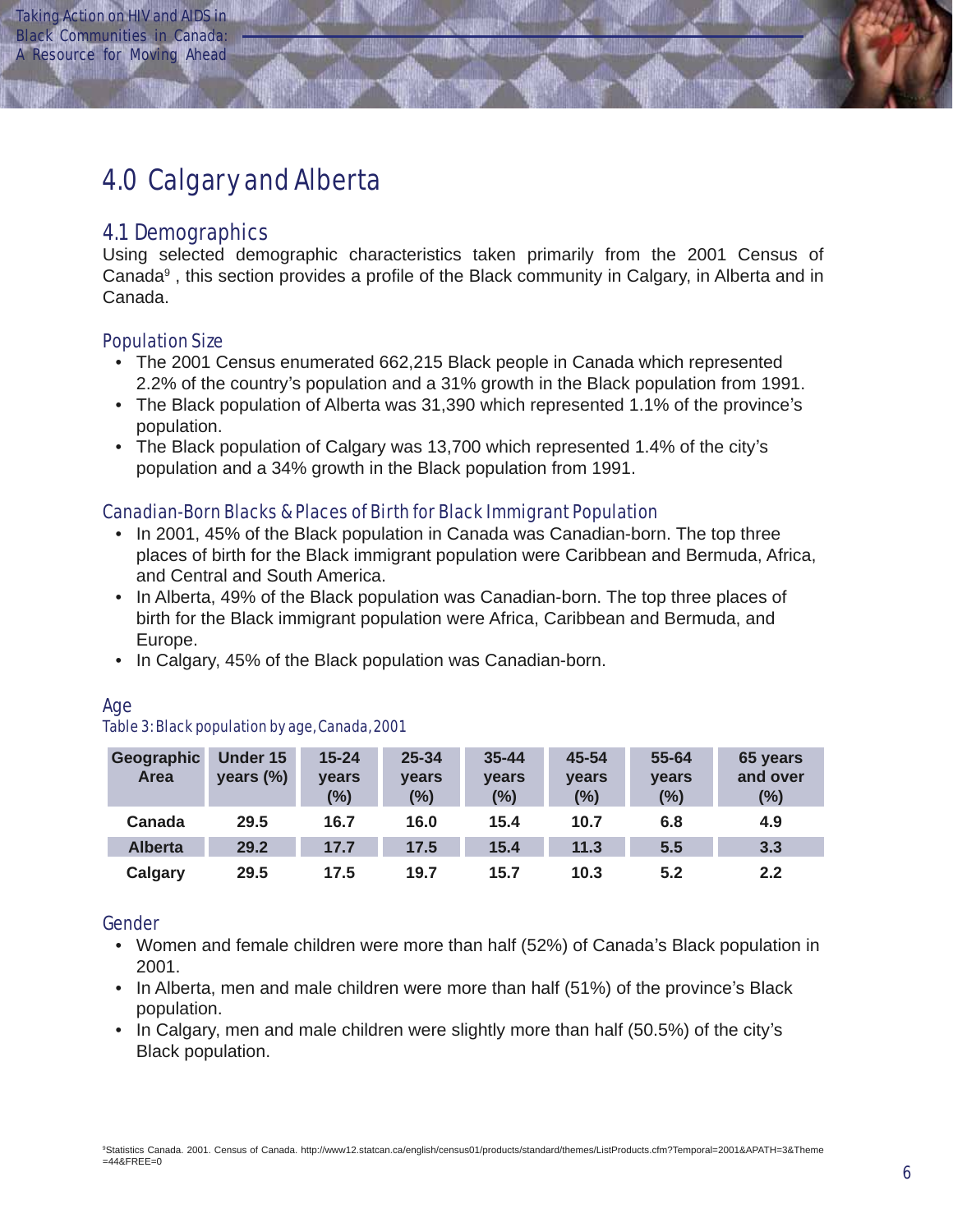#### Language

- Almost three-quarters (72%) of Canada's Black population was enumerated as speaking English most often at home and 14% spoke French most often at home. Nine percent (9%) spoke a non-official language most often at home.
- In Alberta, 87% of the Black population spoke English most often at home while 2% spoke French most often at home. Nine percent (9%) spoke a non-official language most often at home.

#### **Education**

- Of the 2001 Canadian Black population 15 years and over, 28% had less than a high school graduation certificate and 13% had a university degree.
- In Alberta, 26% had less than a high school graduation certificate and 16% had a university degree.

#### Income

- In Canada in 2000, the incidence of low income for the Black population was 33%.
- In Alberta, the incidence of low income for the Black population was 27%.

#### 4.2 HIV and AIDS Statistics

- In Alberta, 25.2% of new HIV infections in 2006 were Black people.<sup>10</sup>
- From 1998-2004, with ethnicity known, Black people represented 11.8% (139/1182) of the total newly reported HIV cases for that period.<sup>11</sup>

#### 4.3 Key Findings – Calgary

The Calgary census metropolitan area had the 6th largest Black population in Canada in 2001. The consultation revealed several key themes.

- **The Black community in Alberta is concentrated in Calgary and Edmonton.** There are small populations of Black people elsewhere such as African immigrants in rural parts of northern Alberta. The economic boom has resulted in more migrants to the province and there is an increasing number of African newcomers, particularly from Sudan, Ethiopia and Somalia.
- **Fear, HIV stigma and discrimination are negatively affecting Black people coming forward for HIV prevention information, care and support**. People fear being seen connected to HIV and the stigma and discrimination that may result from the connection.
- **There is a lack of visibility and prioritizing of HIV and AIDS in the Black community.** There is a general lack of awareness around HIV and AIDS issues which is compounded by the lack of race-based statistics and discussion around sex and sexuality. The leaders in the community do not address HIV and there is no strong voice around HIV in the Black community.
- **Funding is lacking for programs and services targeted at the Black community.** There is a perception that Black people are not seen as a priority in Alberta so very little is targeted towards the community. There is also a perception of government indifference to addressing HIV and AIDS in Black communities. Community members are not involved in policy-making and decision-making to encourage policies that are practical and can have real, positive impact on people's lives.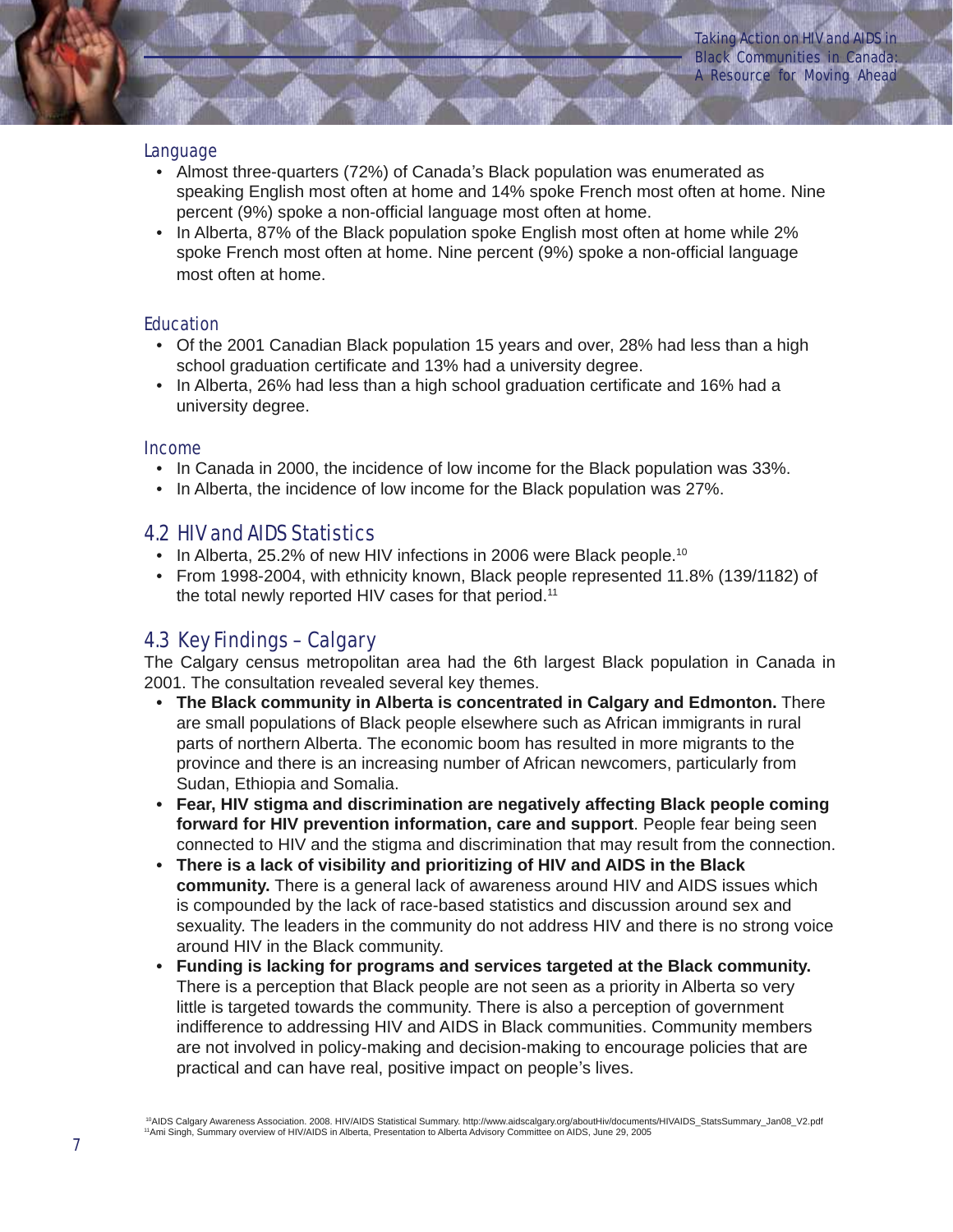- **There are many improvements that can be made to enhance HIV and AIDS programs and services to the Black community.** Services are concentrated in Calgary and Edmonton which pose particular barriers around travel and follow-up. There is a need for translation services and culturally and linguistically appropriate materials. There is also a need to better understand what is available and to consider prison issues if programs and service delivery are to be improved. Systemic racism needs to be acknowledged and addressed.
- **Capacity building of the Black community to respond to HIV and AIDS is critically needed.** There is a significant lack of targeted programs and services and there is no AIDS service organization specifically serving the Black community. The community tends to not be vocal and demand services. Black PHAs often lack job opportunities which negatively affect their health and well-being.

#### 4.4 Taking Action – Calgary

In order to address the gaps, barriers and obstacles to better planning and delivery of HIV and AIDS programs and services to the Black community in Calgary, several actions were identified.

- **Build community.** A group of leaders and members from the Black community should come together at a common table to take leadership in addressing HIV and AIDS in the community and in developing a plan of action. There may need to be some work done to bring people together and existing associations and churches should be engaged.
- **Make addressing HIV and AIDS in the Black community a funding priority.** Investments by government should be made to address the gaps and barriers to programs and services. Government knowledge of changing needs should be increased.
- **Increase visibility of HIV and AIDS in the Black community.** Efforts should be made to educate the community on preventing HIV and maintaining health while living with HIV and AIDS. A social marketing campaign should be implemented with caution that it may stigmatize the community.
- **Enhance availability, access and quality of HIV and AIDS programs and services to the Black community**. Links should be made with settlement services to bridge HIV, AIDS and settlement issues. Portable training programs should be developed that can go to different cities and work locations. There should be targeted programs and services, particularly for youth, with appropriate materials. From design to delivery to evaluation of programs and services, community members should be involved. Existing organizations should find ways to engage and work with the Black community. There should be an examination of systemic racism and its role in service delivery.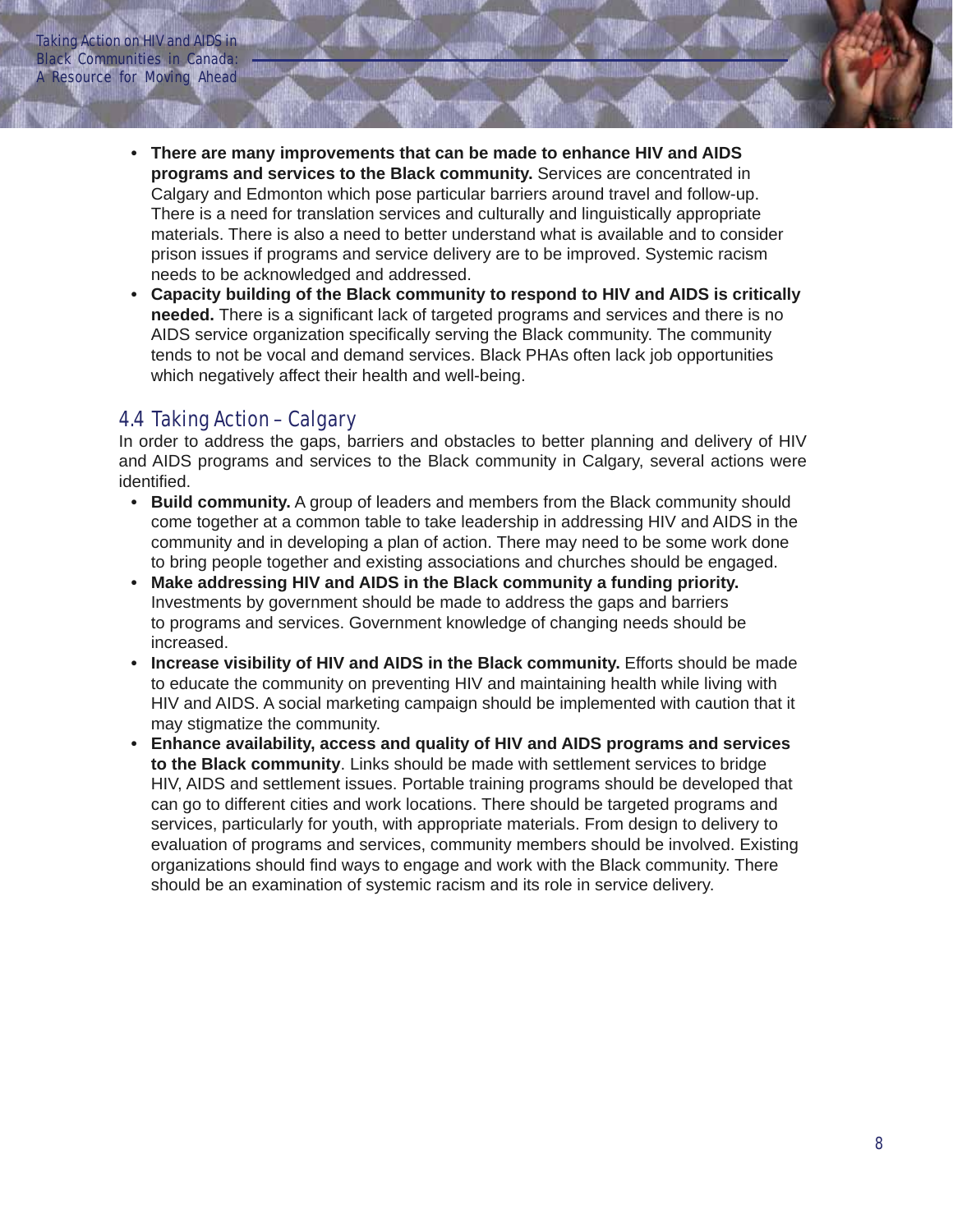## 5.0 Toronto, Ottawa and Ontario

#### 5.1 Demographics

Using selected demographic characteristics taken primarily from the 2001 Census of Canada<sup>12</sup>, this section provides a profile of the Black community in Toronto, in Ottawa, in Ontario and in Canada.

#### Population Size

- The 2001 Census enumerated 662,215 Black people in Canada which represented 2.2% of the country's population and a 31% growth in the Black population from 1991.
- The Black population of Ontario was 411,095 which represented 3.6% of the province's population.
- The Black population of Toronto was 310,500 which represented 6.7% of the city's population and a 29% growth in the Black population from 1991.
- The Black population of Ottawa was 38,200 which represented 3.6% of the city's population and a 75% growth in the Black population from 1991.

#### Canadian-Born Blacks & Places of Birth for Black Immigrant Population

- In 2001, 45% of the Black population in Canada was Canadian-born. The top three places of birth for the Black immigrant population were Caribbean and Bermuda, Africa, and Central and South America.
- In Ontario, 43% of the Black population was Canadian-born. The top three places of birth for the Black immigrant population were Caribbean and Bermuda, Africa, and Central and South America.
- In Toronto, 40% of the Black population was Canadian-born.
- In Ottawa, 38% of the Black population was Canadian-born.

#### Age

#### Table 4: Black population by age, Canada, 2001

| Geographic<br>Area | Under 15<br>years (%) | $15 - 24$<br><b>vears</b><br>$(\%)$ | $25 - 34$<br><b>vears</b><br>(%) | $35 - 44$<br><b>vears</b><br>(%) | 45-54<br><b>vears</b><br>(%) | 55-64<br><b>vears</b><br>(%) | 65 years<br>and over<br>$(\%)$ |
|--------------------|-----------------------|-------------------------------------|----------------------------------|----------------------------------|------------------------------|------------------------------|--------------------------------|
| Canada             | 29.5                  | 16.7                                | 16.0                             | 15.4                             | 10.7                         | 6.8                          | 4.9                            |
| <b>Ontario</b>     | 29.8                  | 16.1                                | 15.8                             | 16.0                             | 10.6                         | 6.9                          | 4.6                            |
| <b>Toronto</b>     | 28.6                  | 16.0                                | 16.2                             | 16.4                             | 10.9                         | 7.2                          | 4.7                            |
| <b>Ottawa</b>      | 34.2                  | 17.6                                | 15.4                             | 14.9                             | 9.4                          | 4.9                          | 3.6                            |

#### Gender

- Women and female children were more than half (52%) of Canada's Black population in 2001.
- In Ontario, women and female children were more than half (53%) of the province's Black population.
- In Toronto, women and female children were more than half (54%) of the city's Black population.
- In Ottawa, women and female children were more than half (52%) of the city's Black population.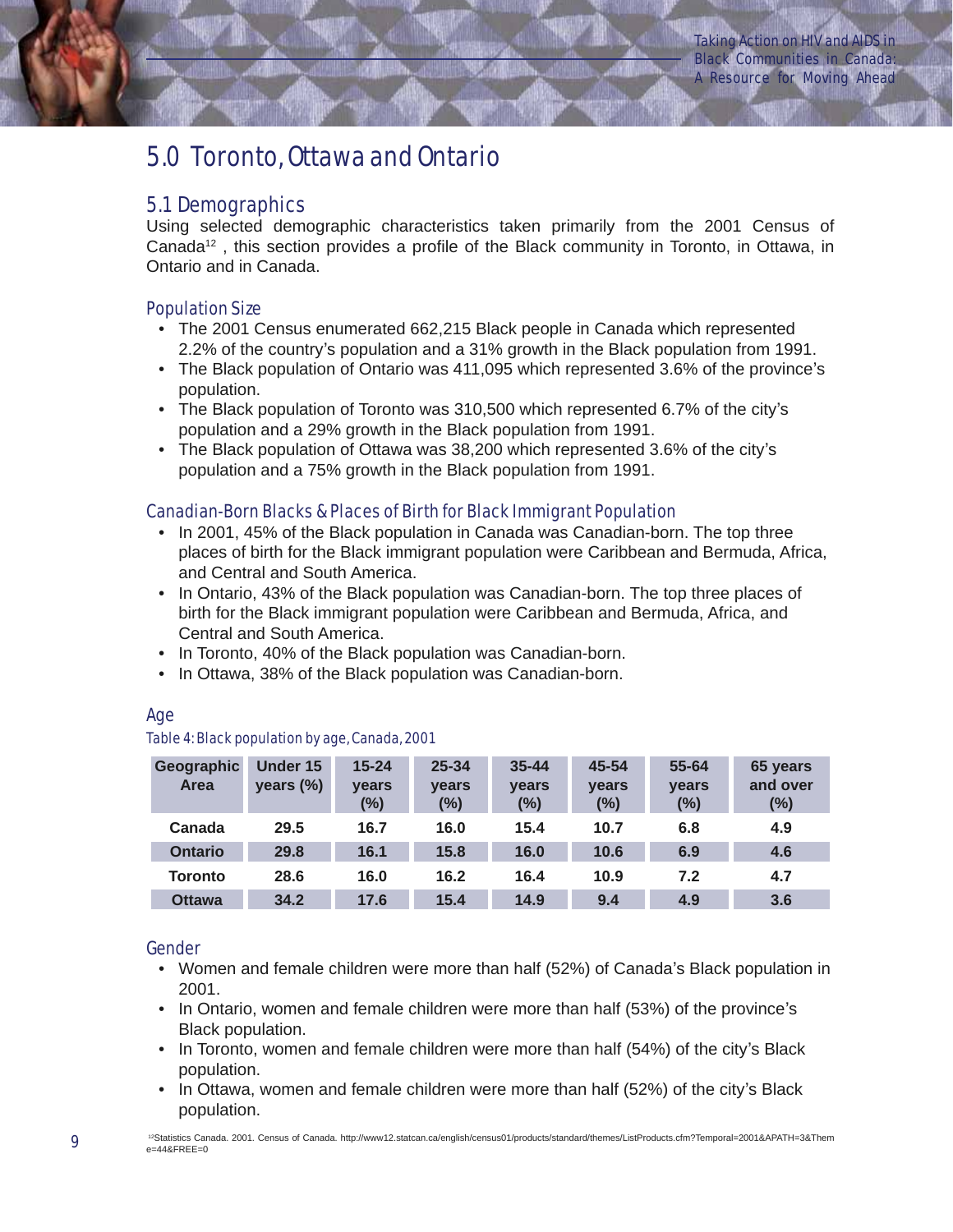#### Language

- Almost three-quarters (72%) of Canada's Black population was enumerated as speaking English most often at home and 14% spoke French most often at home. Nine percent (9%) spoke a non-official language most often at home.
- In Ontario, 86% of the Black population spoke English most often at home while 2% spoke French most often at home. Nine percent (9%) spoke a non-official language most often at home.

#### Education

- Of the 2001 Canadian Black population 15 years and over, 28% had less than a high school graduation certificate and 13% had a university degree.
- In Ontario, 28% had less than a high school graduation certificate and 11% had a university degree.

#### Income

- In Canada in 2000, the incidence of low income for the Black population was 33%.
- In Ontario, the incidence of low income for the Black population was 31%.

#### 5.2 HIV and AIDS Statistics

According to the Ontario HIV Epidemiologic Monitoring Unit<sup>13</sup>:

- In **Ontario**, 16.2% (174/1076) of the HIV diagnoses in 2007 were Black people (HIVendemic exposure category). Of these, 64.4% were females.
- In **Ontario**, 21.2% (1830/8634) of the HIV diagnoses from 2000-2007 were Black people. Of these, 56.9% were females.
- In **Toronto**, 15.9% (99/625) of the HIV diagnoses in 2007 were Black people.
- In **Toronto**, 21.3% (1123/5277) of the HIV diagnoses from 2000-2007 were Black people.
- In **Ottawa**, 14.7% (21/145) of the HIV diagnoses in 2007 were Black people.
- In **Ottawa**, 25.5% (268/1053) of the HIV diagnoses from 2000-2007 were Black people.
- In 2004, Black people represented 29.3% (22/75) of the total AIDS cases with race/ ethnicity known in Ontario<sup>14</sup>.

#### 5.3 Key Findings – Toronto & Ottawa

The Toronto census metropolitan area had the largest Black population in Canada in 2001 while the Ottawa-Gatineau census metropolitan area had the 3rd largest. The consultation revealed several key themes.

- **The Black community is very large and diverse.** There is a need to engage a range of stakeholders in the community, including religious leaders. HIV is one of many issues for the community. There is a need to use the skills, knowledge and expertise in community to better reach the community.
- **Fear, HIV stigma and discrimination are negatively affecting Black people coming forward for HIV prevention information, care and support.** There is fear around lack of confidentiality as well as stigma and discrimination. This needs to be addressed because of its negative impact and it is further compounded by the reluctance to discuss issues such as sex, sexuality and homosexuality.

14 Remis, R. and J. Liu. 2007. Race/Ethnicity Among Persons With HIV/AIDS in Ontario, 1981-2004. http://www.phs.utoronto.ca/ohemu/doc/Ethnicity\_report.pdf

<sup>&</sup>lt;sup>13</sup> Ontario HIV Epidemiologic Monitoring Unit. 2007. HIV Update. http://www.phs.utoronto.ca/ohemu/HIVupdate\_tables.html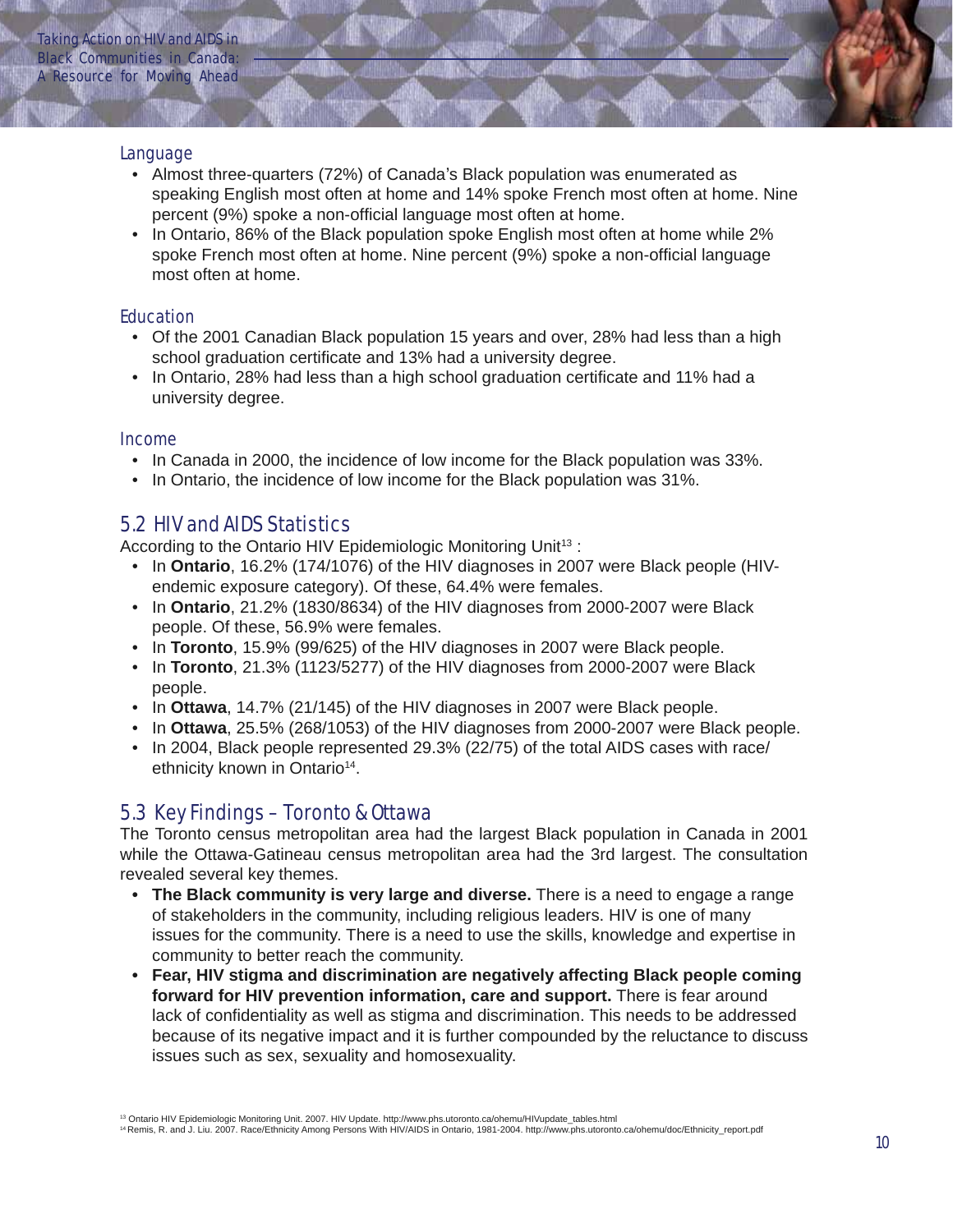- **There is no public presence or sense of urgency around HIV and AIDS in the Black community.** There are no key spokespersons in the public eye talking about HIV and AIDS in the Black community. There is also a lack of representation in service delivery and decision-making positions. The limited availability of race-based statistics fosters the sense that there is no need for urgency.
- **Funding is fragmented and it is limited for targeted initiatives**. Funding is often project-based and there is a need for more targeted resources. Anti-Black racism, particularly at the policy level, is seen to negatively affect funding decisions as targeted funding for the Black community is often criticized and scrutinized more than other targeted funds. Toronto, like other cities/regions in the province, has engaged in the province-wide Community Planning Initiative15 (CPI) and there should be a link between the CPI and funding. Funders from different levels of government need to better align their requirements with each other.
- **There are many improvements that can be made to enhance HIV and AIDS programs and services to the Black community.** There is a need for more collaboration and coordination for service delivery among a range of providers, including AIDS service organizations, public health departments and hospitals. There is also a need for service providers to be better equipped with cultural competence training as well as culturally and linguistically appropriate materials to outreach to the community. Education, particularly to youth, needs to increase as does translation services and promotion of existing services. While Toronto has AIDS service organizations that target the Black community, Ottawa has none. Attention needs to be paid to specific populations within the Black community, such as the Black prison population, Black PHAs, Black women and Black men who have sex with men. Attention also needs to be paid to issues such as the determinants of health, mental health and addictions as well as the needs of immigrants, refugees and undocumented people. Lack of services in French in Ontario, including in government departments, is a barrier for the Black Francophone community which has grown in Ontario. There is a need for better and more accessible services for PHAs. There is also a need for more legal services generally.
- **Capacity building of the Black community to respond to HIV and AIDS is critically needed**. The infrastructure around issues of HIV and AIDS and the Black community is fragmented and there is a need for more cohesion, particularly among Black agencies addressing HIV and AIDS. Capacity within the Black community needs to be built to address gender issues, subordination of women and engaging with government. Capacity also needs to be built to spiritually support people through the process from testing to a positive diagnosis. The capacity of Black organizations needs to be enhanced to enable them to better meet community needs.

#### 5.4 Taking Action – Toronto & Ottawa

In order to address the gaps, barriers and obstacles to better planning and delivery of HIV and AIDS programs and services to the Black community in Toronto and Ottawa, several actions were identified.

**• Build community.** Efforts should be made to build trust and work with diverse stakeholders within the Black community, including traditional healers, academics, and religious and clan leaders. Black community members should come together

<sup>&</sup>lt;sup>15</sup>The HIV/AIDS Community Planning Initiative in Ontario was launched in June 2004 by the AIDS Bureau of the Ministry of Health and Long-Term Care. Funded communitybased AIDS service organizations were asked to engage other services in a community planning process designed to improve services for people with HIV and populations at risk. See AIDS Bureau, Ministry of Health and Long-Term Care (2007). Building Bridges: an analysis and summary of the HIV/AIDS community planning initiative in Ontario.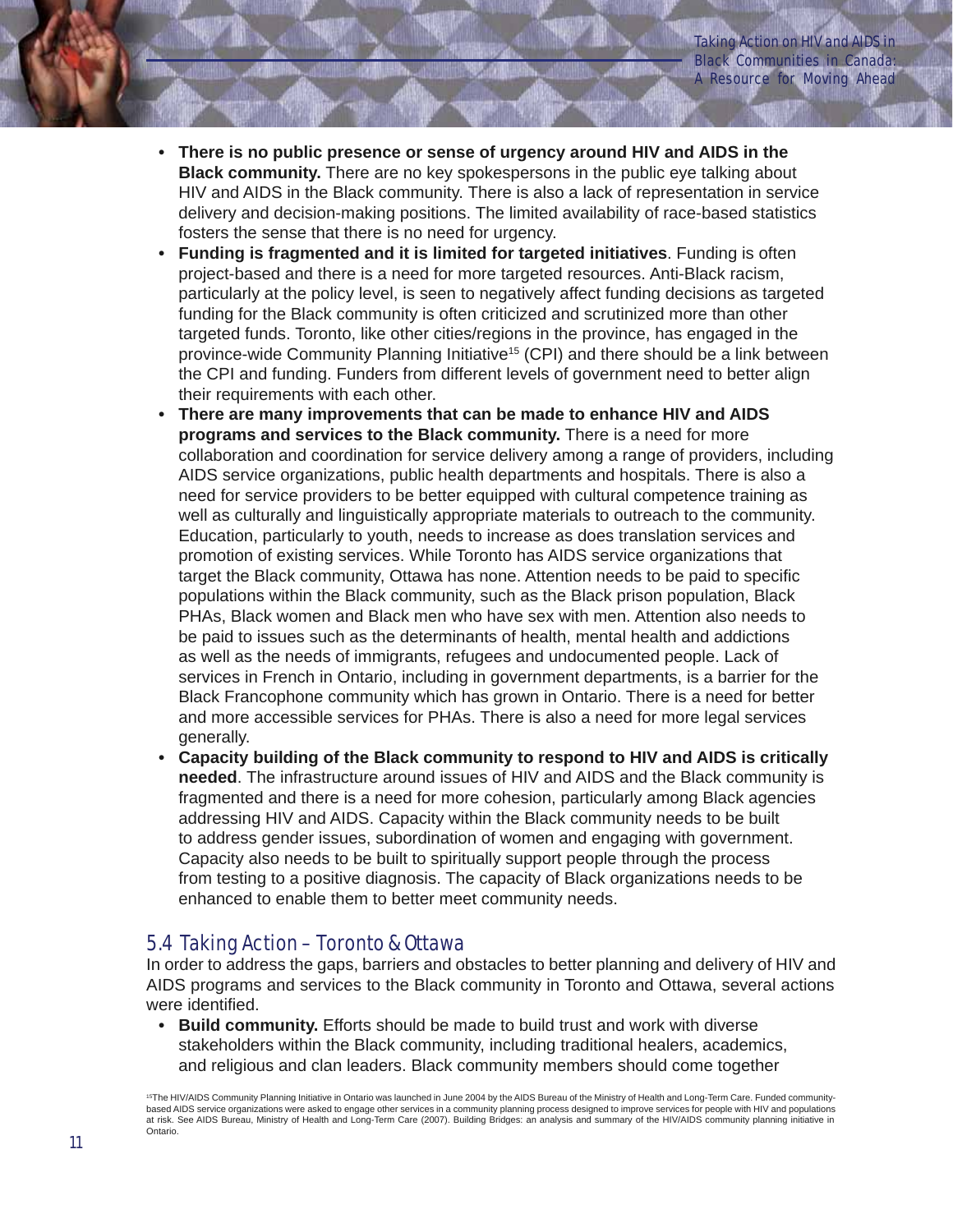to advocate directly to government for services. Black community members should also come together to challenge destructive cultural norms, gender relations and the subordination of women. There should be leadership development for Black PHAs. There should also be capacity building to increase the number of Black researchers doing HIV and AIDS work in the community.

- **Make addressing HIV and AIDS in the Black community a funding priority.** This includes more and targeted investments with acknowledgement of the new investments made by the Ontario Ministry of Health and Long-Term Care. It also includes funders re-examining their funding formulas and making investments to cover longer periods of time versus short-term, 1-year projects. Community members should be engaged with funders to educate them on community needs. Funders should play a supportive and facilitative role of bringing different stakeholders from within the Black community to the table.
- **Foster a public presence and sense of urgency around HIV and AIDS in the Black community**. Key spokespersons, including Black PHAs, should be identified and opportunities created for them to get the message out about HIV and AIDS in the Black community. They should be armed with race-based statistics to show the magnitude of the epidemic in their city, province and Canada. Testing should be promoted. Existing and new forums should be used to disseminate prevention, care, treatment and support information and education as well as encourage discussions around sex and sexuality. A social marketing campaign should be developed to address homophobia.
- **Enhance availability, access and quality of HIV and AIDS programs and services to the Black community**. Links should be made with settlement services to bridge HIV, AIDS and settlement issues. Service providers and researchers should be trained to be more culturally competent in their work and Black community members should be hired to work with the community. Portable training should be developed. Targeted initiatives for specific populations within the Black community should be implemented. Greater cooperation, collaboration and communication should occur among service providers, including Black AIDS service organizations, and effort should be made towards creating one strong Black AIDS service organization. In Toronto, there should be cross-agency planning across the city and in Ontario, greater alignment between various existing HIV strategies. Evaluations should be conducted and program models and policies revised to reflect community changes and to embrace technology and new tools. The impact of racism on service delivery and planning should to be named with efforts made to address it. More research with community involvement and ownership should occur and the results should have practical applicability and wide dissemination beyond conferences. Various types of research should be undertaken across the province and more emphasis should be placed on the assets and resilience versus the deficiencies of the community.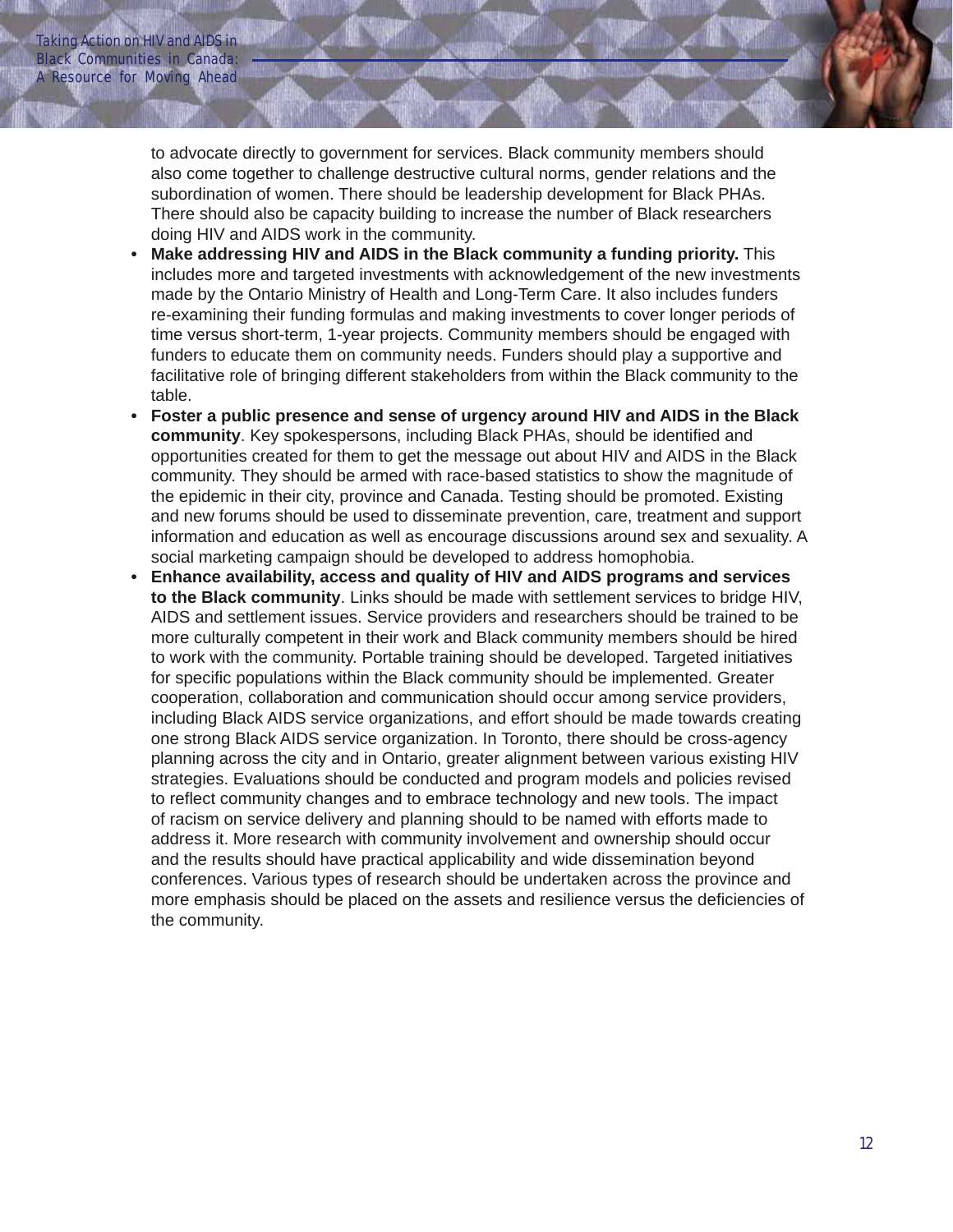## 6.0 Montréal and Québec

#### 6.1 Demographics

Using selected demographic characteristics taken primarily from the 2001 Census of Canada16 , this section provides a profile of the Black community in Montréal, in Québec and in Canada.

#### Population Size

- The 2001 Census enumerated 662,215 Black people in Canada which represented 2.2% of the country's population and a 31% growth in the Black population from 1991.
- The Black population of Québec was 152,200 which represented 2.1% of the province's population.
- The Black population of Montréal was 139,300 which represented 4.1% of the city's population and a 37% growth in the Black population from 1991.

#### Canadian-Born Blacks & Places of Birth for Black Immigrant Population

- In 2001, 45% of the Black population in Canada was Canadian-born. The top three places of birth for the Black immigrant population were Caribbean and Bermuda, Africa, and Central and South America.
- In Québec, 41% of the Black population was Canadian-born. The top three places of birth for the Black immigrant population were Caribbean and Bermuda, Africa, and Europe.
- In Montréal, 41% of the Black population was Canadian-born.

| Geographic<br>Area | <b>Under 15</b><br>years (%) | $15 - 24$<br><b>vears</b><br>$(\%)$ | $25 - 34$<br><b>vears</b><br>$(\%)$ | $35 - 44$<br><b>vears</b><br>$(\%)$ | 45-54<br><b>vears</b><br>(%) | 55-64<br>years $(\%)$ | 65 years<br>and over<br>(%) |
|--------------------|------------------------------|-------------------------------------|-------------------------------------|-------------------------------------|------------------------------|-----------------------|-----------------------------|
| Canada             | 29.5                         | 16.7                                | 16.0                                | 15.4                                | 10.7                         | 6.8                   | 4.9                         |
| Québec             | 28.3                         | 18.6                                | 16.3                                | 13.5                                | 11.0                         | 6.8                   | 5.4                         |
| <b>Montréal</b>    | 27.7                         | 18.5                                | 16.4                                | 13.5                                | 11.3                         | 6.9                   | 5.6                         |

#### Age Table 5: Black population by age, Canada, 2001

## Gender

- Women and female children were more than half (52%) of Canada's Black population in 2001.
- In Québec, women and female children were more than half (52%) of the province's Black population.
- In Montréal, women and female children were more than half (53%) of the city's Black population.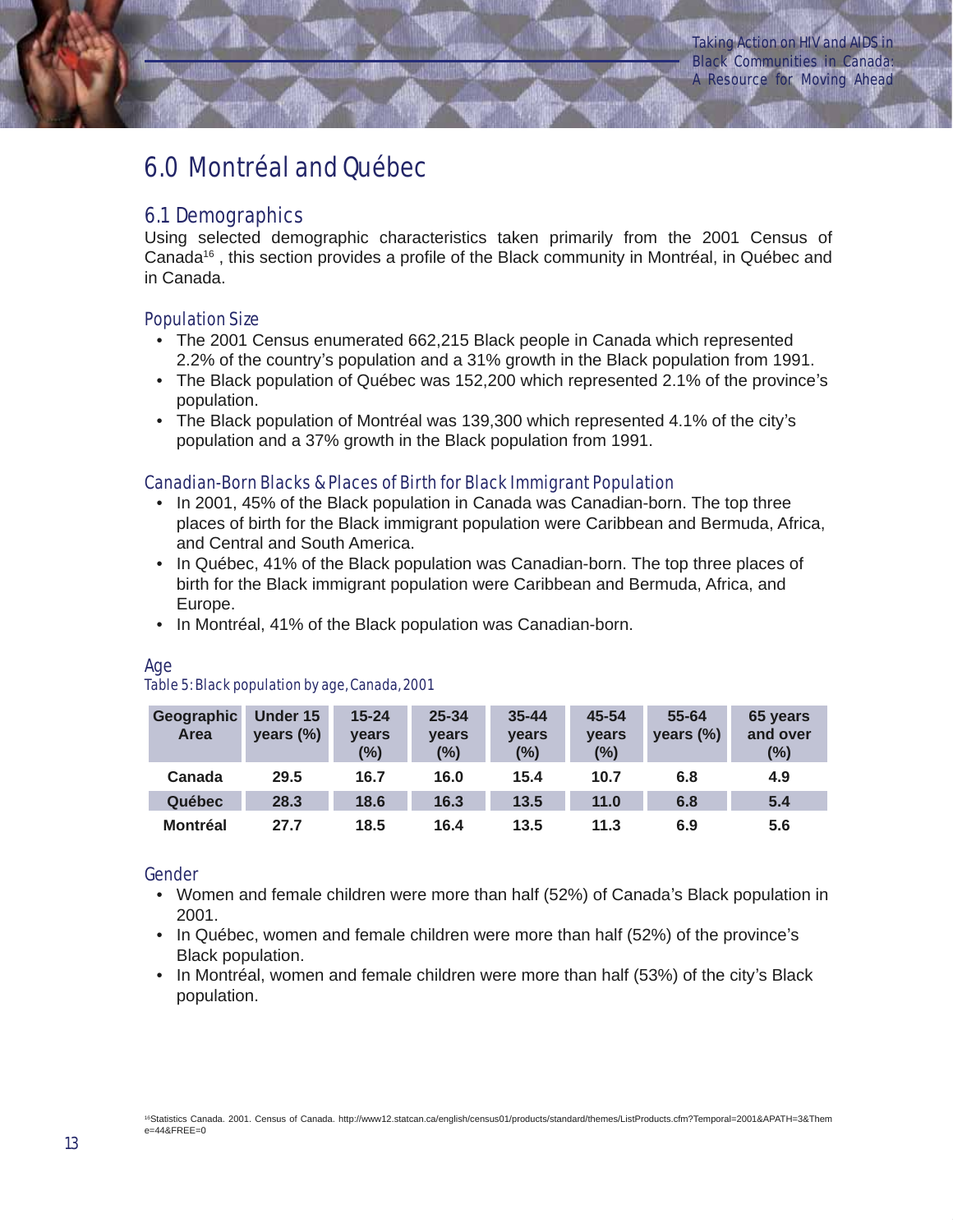#### Language

- Almost three-quarters (72%) of Canada's Black population was enumerated as speaking English most often at home and 14% spoke French most often at home. Nine percent (9%) spoke a non-official language most often at home.
- In Québec, 24% of the Black population spoke English most often at home while 55% spoke French most often at home. Eleven percent (11%) spoke a non-official language most often at home.

#### Education

- Of the 2001 Canadian Black population 15 years and over, 28% had less than a high school graduation certificate and 13% had a university degree.
- In Québec, 29% had less than a high school graduation certificate and 15% had a university degree.

#### Income

- In Canada in 2000, the incidence of low income for the Black population was 33%.
- In Québec, the incidence of low income for the Black population was 40%.

#### 6.2 HIV and AIDS Statistics

According to the Institut national de santé publique du Québec<sup>17</sup> :

- **In Québec,** 17.4% (75/430) of the new HIV diagnoses in 2005 were people from Sub-Saharan Africa and the Caribbean. Of these, 53.3% were females.
- **In Québec**, 16.3% (39/240) of the new HIV diagnoses in the first half of 2006 were people from Sub-Saharan Africa and the Caribbean. Of these, 33.3% were females.
- **In Québec**, from April 2002 to June 2006, people from Sub-Saharan Africa and the Caribbean accounted for 17.8% (330/1853) of the new HIV diagnoses. Of these, 52.7% were women.
- **In Montréal**, from April 2002 to June 2006, 19.6% (244/1246) of new HIV diagnoses were for the exposure category origin from an HIV-endemic country. Of these, 58.2% were females.
- **In Québec,** from April 2002 to June 2006, people from Sub-Saharan Africa and the Caribbean accounted for 18.2% (50/275) of the new AIDS diagnoses.

#### 6.3 Key Findings – Montréal

The Montréal census metropolitan area had the 2nd largest Black population in Canada in 2001. The consultation revealed several key themes.

- **The Black community is fragmented and there is a French/English divide.** There is a need for the community to come together to address HIV and AIDS while recognizing the language differences. This engagement needs to include various stakeholders within the Black community, including churches.
- **Fear, HIV stigma and discrimination are negatively affecting Black people coming forward for HIV prevention information, care and support.** Black PHAs are living in isolation as a result of fear, stigma and discrimination. Homophobia is contributing to this as there is a general lack of support within the community for Black people who identify as gay.

<sup>&</sup>lt;sup>17</sup> Institut national de santé publique du Québec. 2007. Programme de surveillance de l'infection par le virus de l'immunodéficience humaine (VIH) au Québec - Cas déclarés de janvier à juin 2006 et cas cumulatifs d'avril 2002 à juin 2006. http://www.inspq.qc.ca/pdf/publications/614-InfVIH.pdf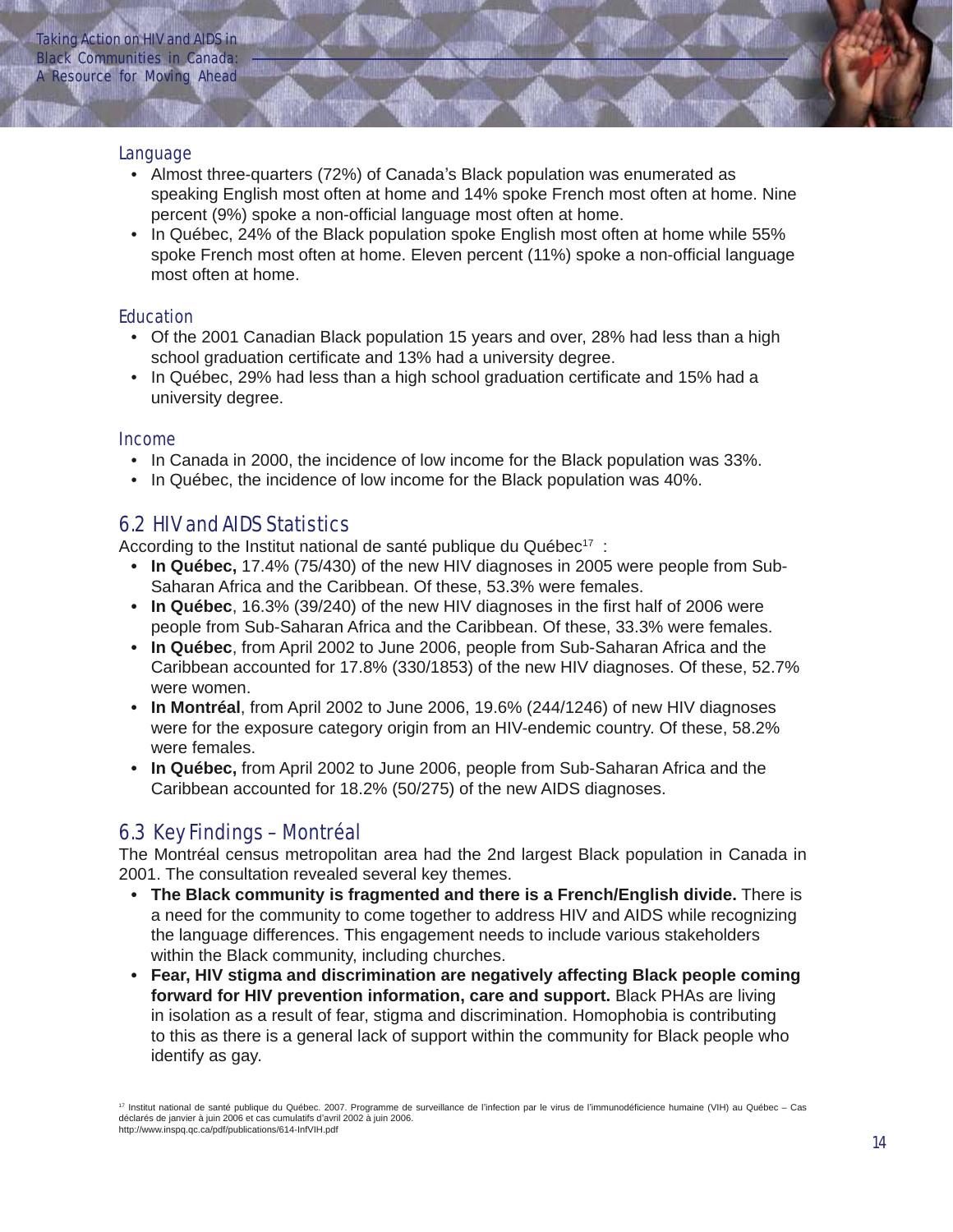- **There is a lack of visibility and prioritizing of HIV and AIDS in the Black community.** Awareness of HIV and AIDS in the Black community needs to be increased and race-based statistics are critical for this effort. The limited availability of the statistics reinforces the notion that HIV and AIDS need not be a priority for the community. To get the information out, various mechanisms need to be used and prevention messages need to place some emphasis on prenatal HIV testing for Black women.
- **Funding is fragmented. Funding is often project-based and long-term, committed funding is needed**. Black people, including Black PHAs, need to be represented in decision-making positions around policy and funding.
- **There are many improvements that can be made to enhance HIV and AIDS programs and services to the Black community**. Information on existing resources is not as widely available as it should be and existing HIV services needs better coordination. There is a need for more programs and services targeting the Englishspeaking Black community in Montréal. Service providers need to be equipped with cultural competence skills and linguistically and culturally appropriate HIV prevention materials. Targeted programs and services for different populations within the Black community are lacking, particularly for youth and men, and the needs of people who are undocumented are often not considered. There are some populations within the Black community, such as sex workers, that have almost no visibility. Barriers to accessing treatment and health insurance coverage need to be addressed. There is also a need for more research on HIV and AIDS in the Black community. Researchers need to link and consult with the community and ensure research results will be beneficial to the community.
- **Capacity building of the Black community to respond to HIV and AIDS is critically needed.** Foreign credentials need to be recognized as some people bring skills and knowledge of responding to HIV and AIDS in their country of origin. The very few AIDS service organizations that are targeting the Black community need to be better resourced and funded to meet the high and growing demand placed on them.

#### 6.4 Taking Action – Montréal

In order to address the gaps, barriers and obstacles to better planning and delivery of HIV and AIDS programs and services to the Black community in Montréal, several actions were identified.

- **Build community.** Efforts should be made to build trust and bring together community leaders, religious leaders, sport leaders and youth to a common table. The skills and experiences already existing in the community should be utilized. Black PHAs should be provided with opportunities to build their capacity, demonstrate leadership and be employed in delivering programs and services. Internal community work should be done to fight destructive cultural norms.
- **Make addressing HIV and AIDS in the Black community a funding priority.** Funding should be available to increase the number of programs, services and service providers. All levels of government should work better together to provide the necessary resources to organizations working on HIV and AIDS in the Black community. Policy makers should consult with Black community members before making decisions and creating policy.
- **Increase visibility of HIV and AIDS in the Black community.** Awareness of HIV and AIDS, including anonymous testing, should be increased coupled with race-based statistics on how the Black community is particularly affected. Educational strategies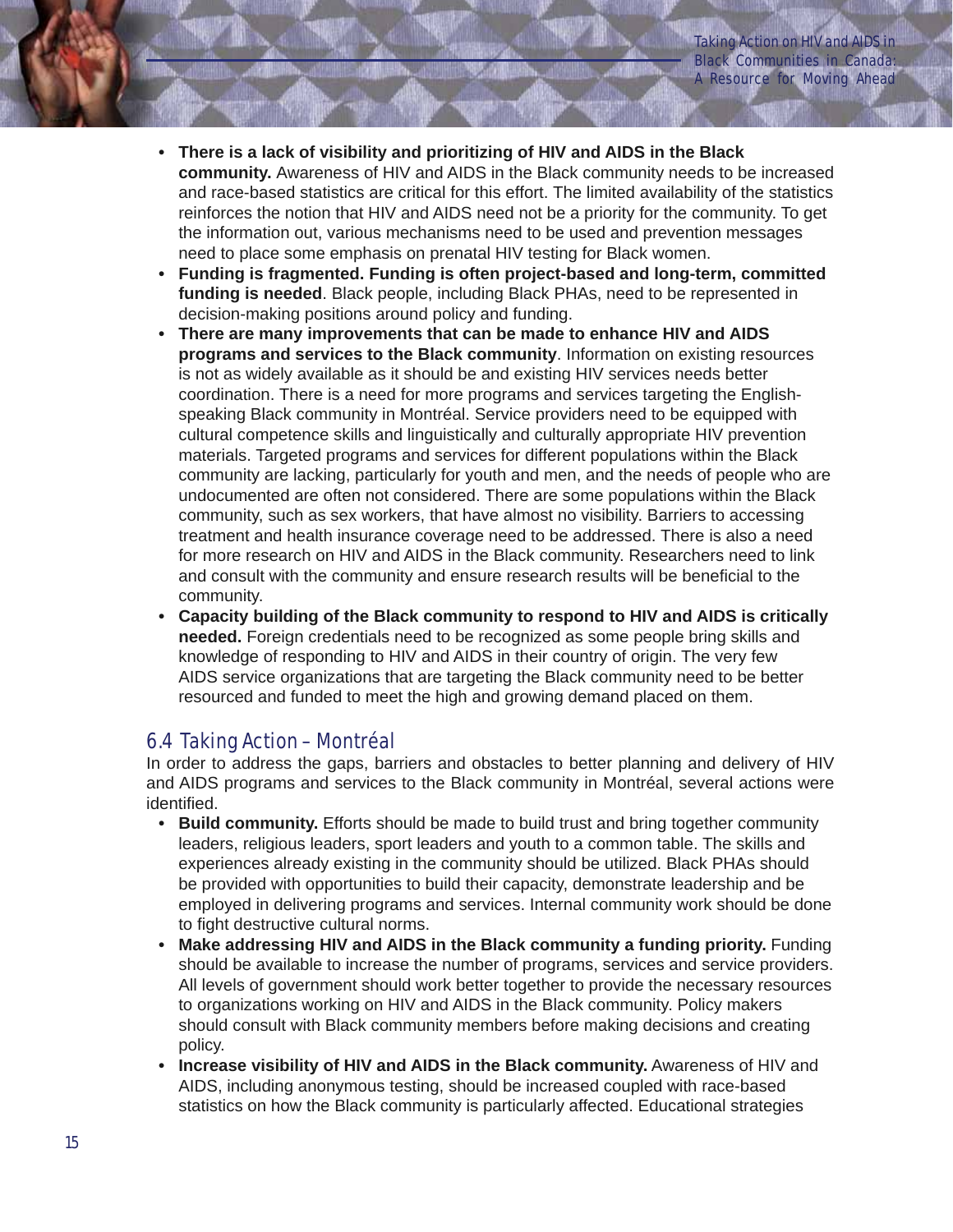should be developed to dispel myths, deal with racism and address stigma, fear, denial and homophobia within the Black community.

**• Enhance availability, access and quality of HIV and AIDS programs and services to the Black community.** HIV should be integrated with other issues the community is dealing with such as settlement, poverty and housing. Both the number of Black service providers and the number of agencies that can serve the Black community should be increased. There should be better communication, sharing and collaboration among existing service providers as well as cultural competence training for the service providers. Attention should to be paid to the needs of Black PHAs, including improving legal aid services, and to the involvement of Black PHAs from conception to implementation of programs and services. Opportunities should be created to strengthen and re-orient HIV prevention programs to better serve the community.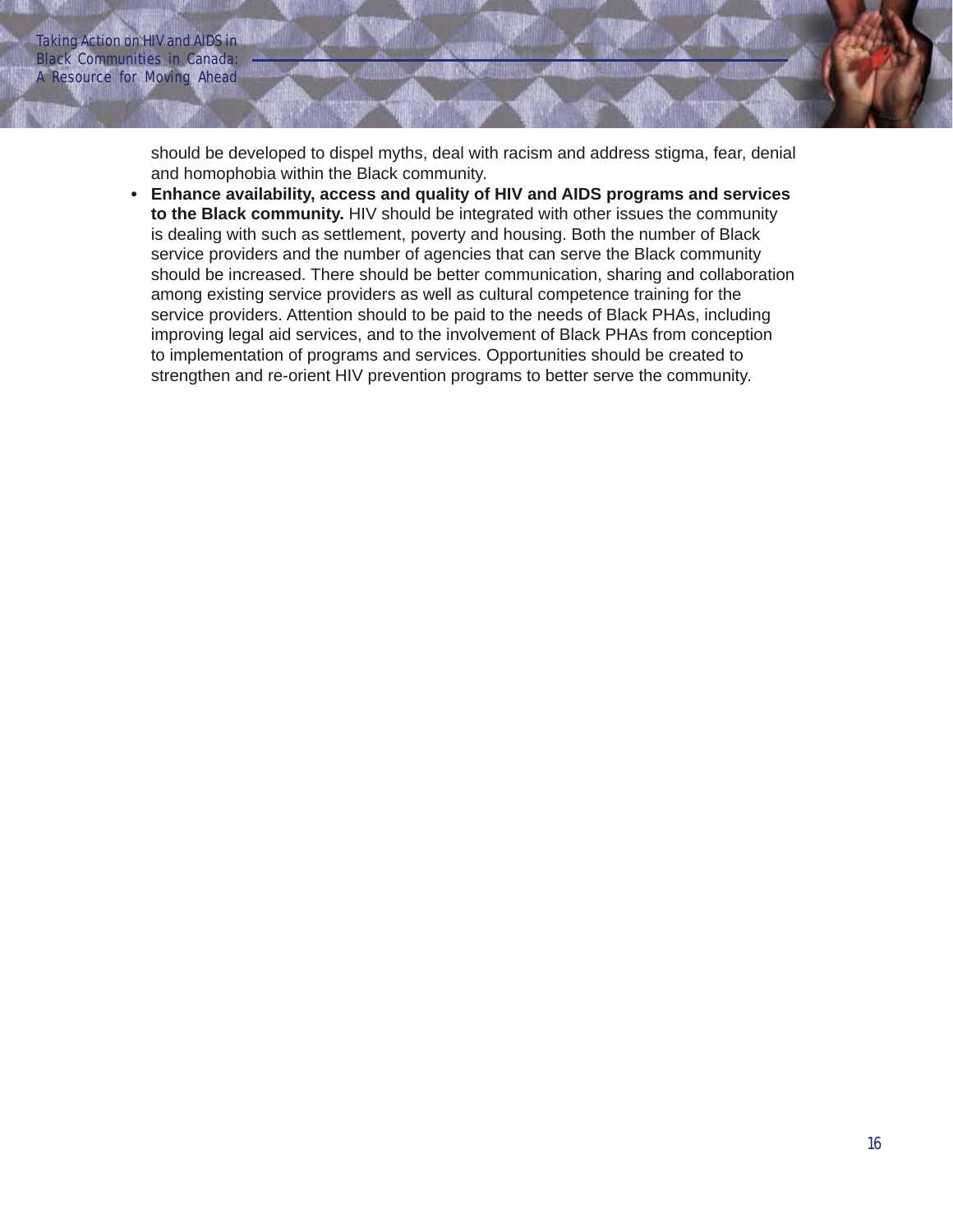## 7.0 Halifax and Nova Scotia

#### 7.1 Demographics

Using selected demographic characteristics taken primarily from the 2001 Census of Canada<sup>18</sup>, this section provides a profile of the Black community in Halifax, in Nova Scotia and in Canada.

#### Population Size

- The 2001 Census enumerated 662,215 Black people in Canada which represented 2.2% of the country's population and a 31% growth in the Black population from 1991.
- The Black population of Nova Scotia was 19,670 which represented 2.2% of the province's population.
- The Black population of Halifax was 13,100 which represented 3.7% of the city's population and a 24% growth in the Black population from 1991.

#### Canadian-Born Blacks & Places of Birth for Black Immigrant Population

- In 2001, 45% of the Black population in Canada was Canadian-born. The top three places of birth for the Black immigrant population were Caribbean and Bermuda, Africa, and Central and South America.
- In Nova Scotia, 92% of the Black population was Canadian-born. The top three places of birth for the Black immigrant population were Africa, Caribbean and Bermuda, and Europe.
- In Halifax, 91% of the Black population was Canadian-born.

Table 6: Black population by age, Canada, 2001

| Geographic<br>Area           | <b>Under 15</b><br>years (%) | $15 - 24$<br><b>vears</b><br>$(\%)$ | $25 - 34$<br><b>vears</b><br>(%) | $35 - 44$<br>years<br>$(\%)$ | 45-54<br><b>vears</b><br>(%) | 55-64<br>years (%) | 65 years<br>and over<br>$(\%)$ |
|------------------------------|------------------------------|-------------------------------------|----------------------------------|------------------------------|------------------------------|--------------------|--------------------------------|
| Canada                       | 29.5                         | 16.7                                | 16.0                             | 15.4                         | 10.7                         | 6.8                | 4.9                            |
| <b>Nova</b><br><b>Scotia</b> | 29.8                         | 15.0                                | 13.3                             | 14.7                         | 11.1                         | 7.1                | 8.9                            |
| <b>Halifax</b>               | 31.3                         | 15.6                                | 13.7                             | 14.9                         | 10.7                         | 6.8                | 7.0                            |

#### Age

#### Gender

- Women and female children were more than half (52%) of Canada's Black population in 2001.
- In Nova Scotia, women and female children were more than half (53%) of the province's Black population.
- In Halifax, women and female children were more than half (54%) of the city's Black population.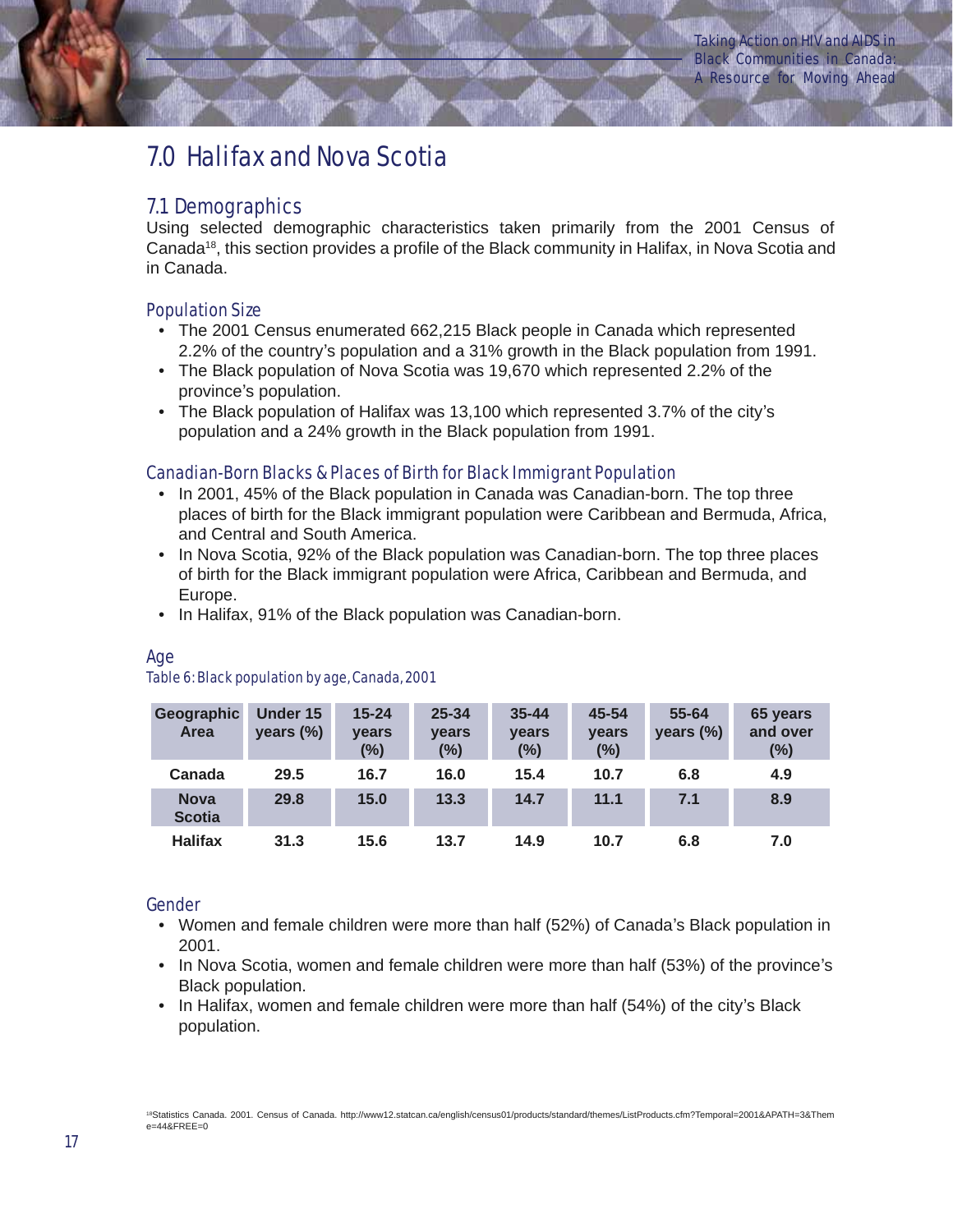#### Language

- Almost three-quarters (72%) of Canada's Black population was enumerated as speaking English most often at home and 14% spoke French most often at home. Nine percent (9%) spoke a non-official language most often at home.
- In Nova Scotia, 97% of the Black population spoke English most often at home while 0.7% spoke French most often at home. One percent (1%) spoke a non-official language most often at home.

#### Education

- Of the 2001 Canadian Black population 15 years and over, 28% had less than a high school graduation certificate and 13% had a university degree.
- In Nova Scotia, 43.9% had less than a high school graduation certificate and 9.3% had a university degree.

#### Income

- In Canada in 2000, the incidence of low income for the Black population was 33%.
- In Nova Scotia, the incidence of low income for the Black population was 36%.

#### 7.2 HIV and AIDS Statistics

• In **Nova Scotia**, the category heterosexual contact/person born in a country where HIV is endemic represented 3.2% (18/557) of the cumulative adult HIV cases from unspecified date (before 1992) to 2000.19 This does not include HIV positive cases among Black people born in Canada as there is no specific category to capture these cases.

#### 7.3 Key Findings – Halifax

The Halifax census metropolitan area had the 7th largest Black population in Canada in 2001. The consultation revealed several key themes.

- **There are two distinct Black communities Black Nova Scotians whose roots in Canada go back many generations and Black immigrants.** The long history and particular experience of Black Nova Scotians in Canada needs to be acknowledged and considered in addressing HIV and AIDS in the Black community. There are also rural Black communities that require attention as the Black communities are scattered throughout Nova Scotia.
- **Fear, HIV stigma and discrimination are negatively affecting Black people coming forward for HIV prevention information, care and support.** There are issues around confidentiality and anonymity as many Black Nova Scotians are connected to and know each other. Being in a small community, Black PHAs fear having their HIV status disclosed and being stigmatized and discriminated against. As a result, they often live in isolation and do not access services until they are acutely ill. Fear and stigma also cause people to not go for anonymous testing. There is a particular challenge to address HIV and sexual orientation, especially with churches.
- **There is a lack of visibility and prioritizing of HIV and AIDS in the Black community**. Very little information on HIV is visible in the places where Black people tend to congregate. The Black community has not expressed concern or been vocal, as a community, around HIV and AIDS issues and particularly not since the end of the HIV-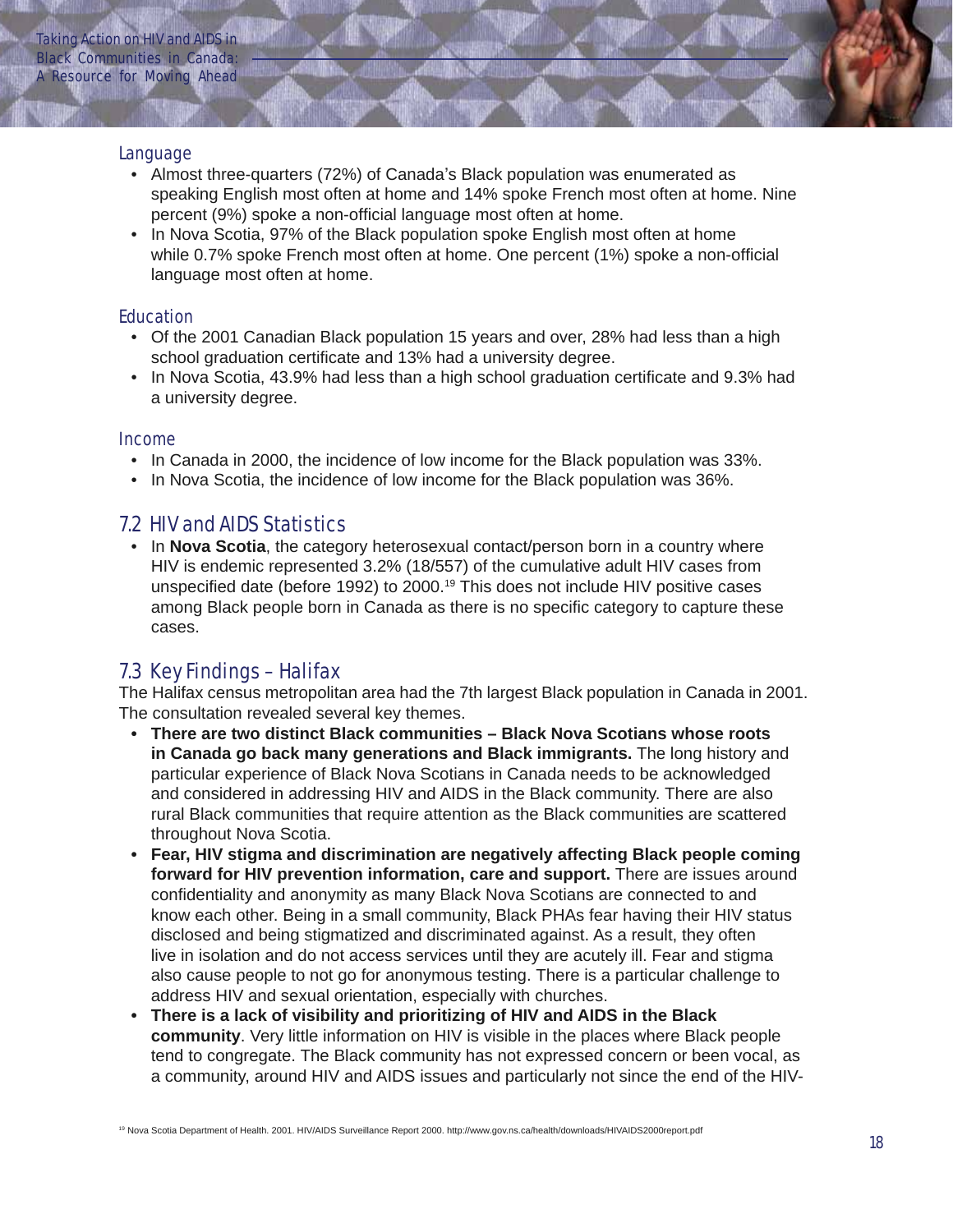focussed Black Outreach Project in the mid-1990s. The limited availability of race-based statistics reinforces the notion that the epidemic is not a priority for the community.

- **Funding for HIV and AIDS is generally lacking and specifically lacking for targeted initiatives.** There is a need for different levels of government to collaborate and invest resources for HIV and AIDS programs and services. People responsible for policy and funding need to hear from the community about their needs, recognize the potential for HIV to spread in the community and make relevant policy and funding decisions.
- **There are many improvements that can be made to enhance HIV and AIDS programs and services to the Black community.** The limited programs and services around HIV generally need to be expanded with targeted initiatives based on community needs and service providers who are reflective of the Black community. There is a need for cultural competence training for service providers and the Nova Scotia government has developed a tool to support such training. There is also a need for interpreters as well as culturally and linguistically appropriate materials. Service providers need to collaborate more among themselves and network with Black organizations or individuals focusing on health issues. The specific needs of Black PHAs need to be identified. Various types of research is needed that is racially and culturally specific as well as will be beneficial to the community
- **Capacity building of the Black community to respond to HIV and AIDS is critically needed.** There is a need to build the capacity of the community to do the work, have their voice heard and get their concerns about HIV and AIDS on the agenda of policy makers.

#### 7.4 Taking Action – Halifax

In order to address the gaps, barriers and obstacles to better planning and delivery of HIV and AIDS programs and services to the Black community in Halifax, several actions were identified.

- **Build community.** Efforts should be made to connect members of the Black community to come together to address HIV and AIDS in the community. The Halifax-based Health Association of African Canadians was identified as a group that should take a leadership role in moving the HIV agenda forward.
- **Make addressing HIV and AIDS in the Black community a funding priority.** The Black community should actively engage with and put pressure on different levels of government for funding and for race-based statistics.
- **Increase visibility of HIV and AIDS in the Black community**. Prevention messages should be promoted, especially for youth. The church should be engaged as one means of channelling information and education.
- **Enhance availability, access and quality of HIV and AIDS programs and services to the Black community**. Links should be made with settlement services to bridge HIV, AIDS and settlement issues. There should be more Black service providers as well as HIV service providers with cultural competence training. The existing provincial infrastructure specific to the Black community should be used to support better and integrated service delivery. Black PHAs should have a liaison between health professionals and their needs should be identified and addressed.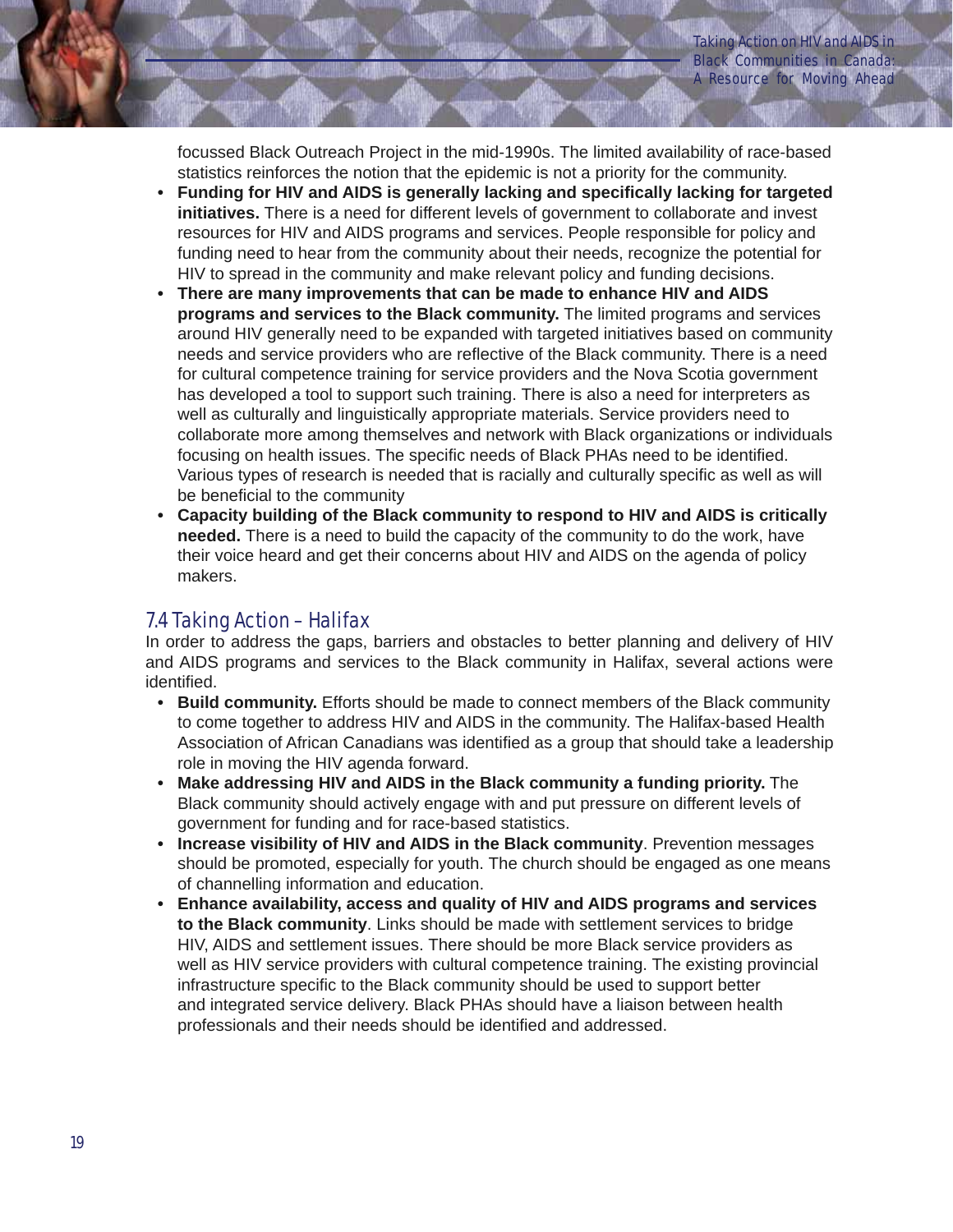## 8.0 National Level

### 8.1 HIV and AIDS Statistics

According to the Public Health Agency of Canada<sup>20</sup>:

- From 1998 to 2006, the HIV-endemic exposure category accounted for 6.4% of the positive HIV test reports and 12.6% of the AIDS cases with exposure category information.
- The proportion of overall positive HIV test reports attributed to the HIV-endemic category increased from 3.0% in 1998 to a peak of 8.5% in 2004 and more recently to 8.4% in 2006.
- The absolute number of AIDS cases attributed to the HIV-endemic exposure category has decreased over time (from 59 in 1998 to 43 in 2004), but the proportion has increased, from 9.6% in 1998 to a peak of 16.9% in 2002 and, similarly, to 16.4% in 2004.
- Of the positive HIV test reports from 1998 to 2006 for the HIV-endemic exposure category, 78.2% were people under the age of 40 years.
- Between 1998 and 2006, women accounted for 54.2% of positive HIV test reports and 41.8% of AIDS cases among the HIV-endemic category.
- Of the estimated 2,300 to 4,500 new HIV infections in Canada in 2005, new infections attributed to the HIV-endemic exposure category increased slightly from a range of 300 to 600 (15% of the total) in 2002 to 400 to 700 (16%) in 2005.

#### 8.2 Key Findings – National

In addition to exploring HIV and AIDS issues in the Black community at the municipal and provincial level, the issues were also examined at the national level. Several key themes emerged from the consultation.

- **Nationally, the Black community is disconnected from each other.** There is work underway in different parts of the country; however, it is often done in isolation. There is a need to develop mechanisms to link the community and foster cooperation, collaboration and communication. There is a need for a national, community-based Black organization with strong leadership to address HIV and AIDS on a national level. There is also a need for a national strategy to address Black health.
- **Funding is difficult to access.** While funding for HIV and AIDS has increased at the national level, there has been a slow roll-out of the new funds, particularly for population-specific approaches. For smaller organizations, accessing national funding is especially challenging as they often lack the capacity to write the required proposals. There is a need for greater collaboration between different levels of government.
- **There is a lack of visibility and voice around HIV and AIDS in the Black community in Canada**. There is no visible spokesperson and race-based statistics on the extent of the epidemic in the Black community across the country is sorely lacking. A national social marketing campaign on HIV and AIDS in the Black community is needed. Various prevention messages are also needed including the promotion of prenatal HIV testing for Black women. There is a need for greater representation and participation by Black people, including Black PHAs, in decision-making and policy processes.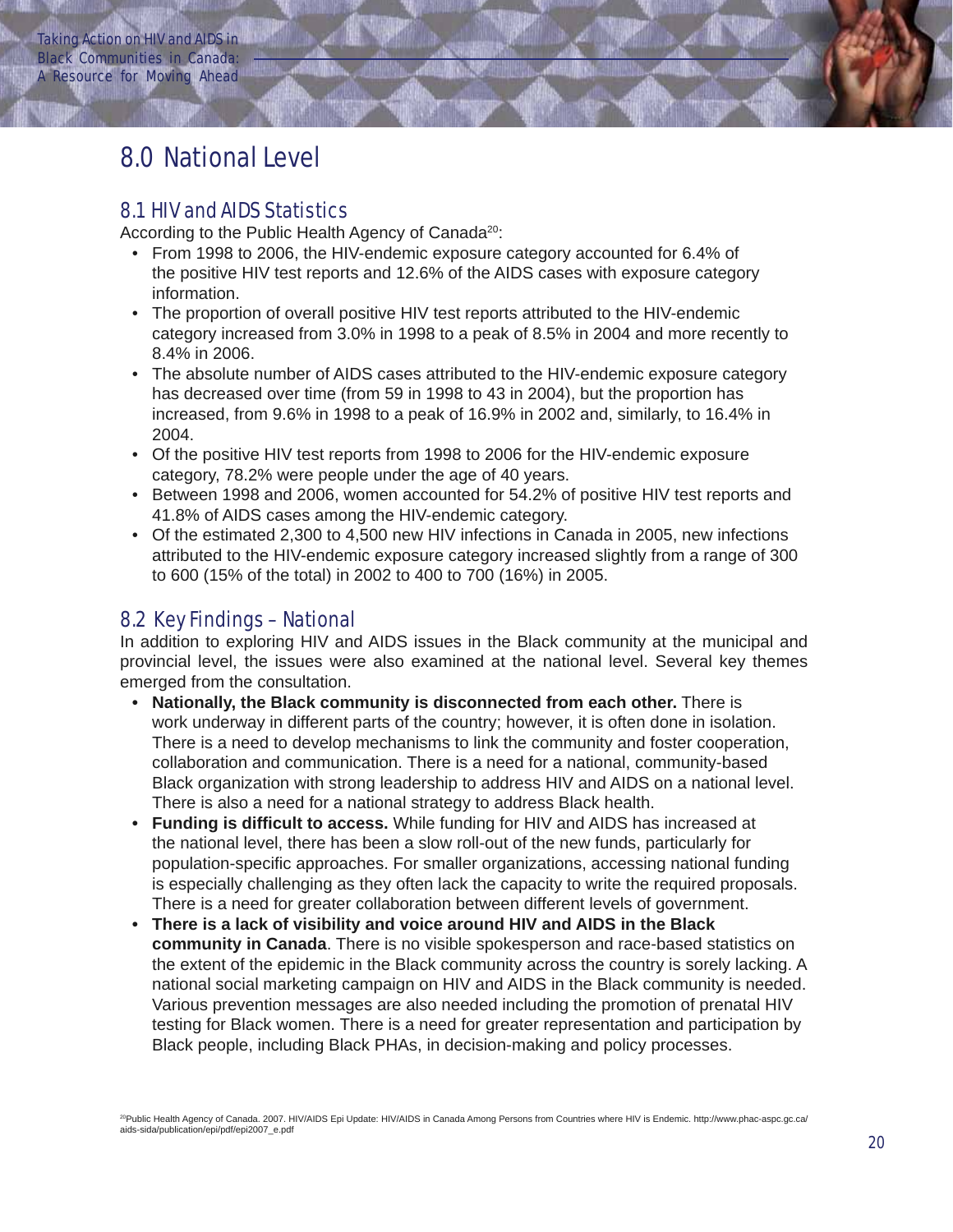- **Immigration and settlement pose particular challenges**. There are issues with HIV testing during the immigration process, including poor counselling and inconsistent follow-up. There are also barriers for newcomers who have to transition from federal to provincial support and these barriers are exasperated for people living with HIV.
- Use of "endemic" is problematic. The term 'people from countries where HIV is endemic is considered limiting and unspecific. There is a need to name "Black" when the term is referring to Black people.
- **The needs of Black PHAs require attention.** Many Black PHAs are living in isolation and are not accessing programs, services and treatments that would enhance their quality of life and improve their health and well-being. There is a need to learn more about the effects of HIV treatments and drugs on Black people.

#### 8.3 Taking Action – National

In order to address the gaps, barriers and obstacles to better planning and delivery of HIV and AIDS programs and services to the Black community nationally, several actions were identified.

- **Build community.** Concerted efforts should be made to better link, nationally, the work being done around HIV and AIDS in the Black community. A national body should be created with a mandate to be an influential voice for the community at the national level around HIV and AIDS issues, including providing representation on national bodies and monitoring policy and funding decisions. This national voice should be guided by a national strategy to address HIV and AIDS in the Black community.
- **Make addressing HIV and AIDS in the Black community a funding priority**. The Federal Initiative to Address HIV/AIDS in Canada should have targeted funding for addressing HIV and AIDS in the Black community. Specificity should be encouraged when the term "endemic" is used, particularly in reference to Black people.
- **Increase visibility of HIV and AIDS in the Black community.** National social marketing campaigns aimed at addressing HIV and AIDS issues in the Black community, including stigma, discrimination, racism and homophobia, should be implemented.
- **Enhance availability, access and quality of HIV and AIDS programs and services to the Black community.** Initiatives with a national scope should be undertaken as should various types of research. To address issues related to immigration and settlement, there should be engagement with Citizenship and Immigration Canada. Attention should be paid to engaging and meeting the needs of Black PHAs.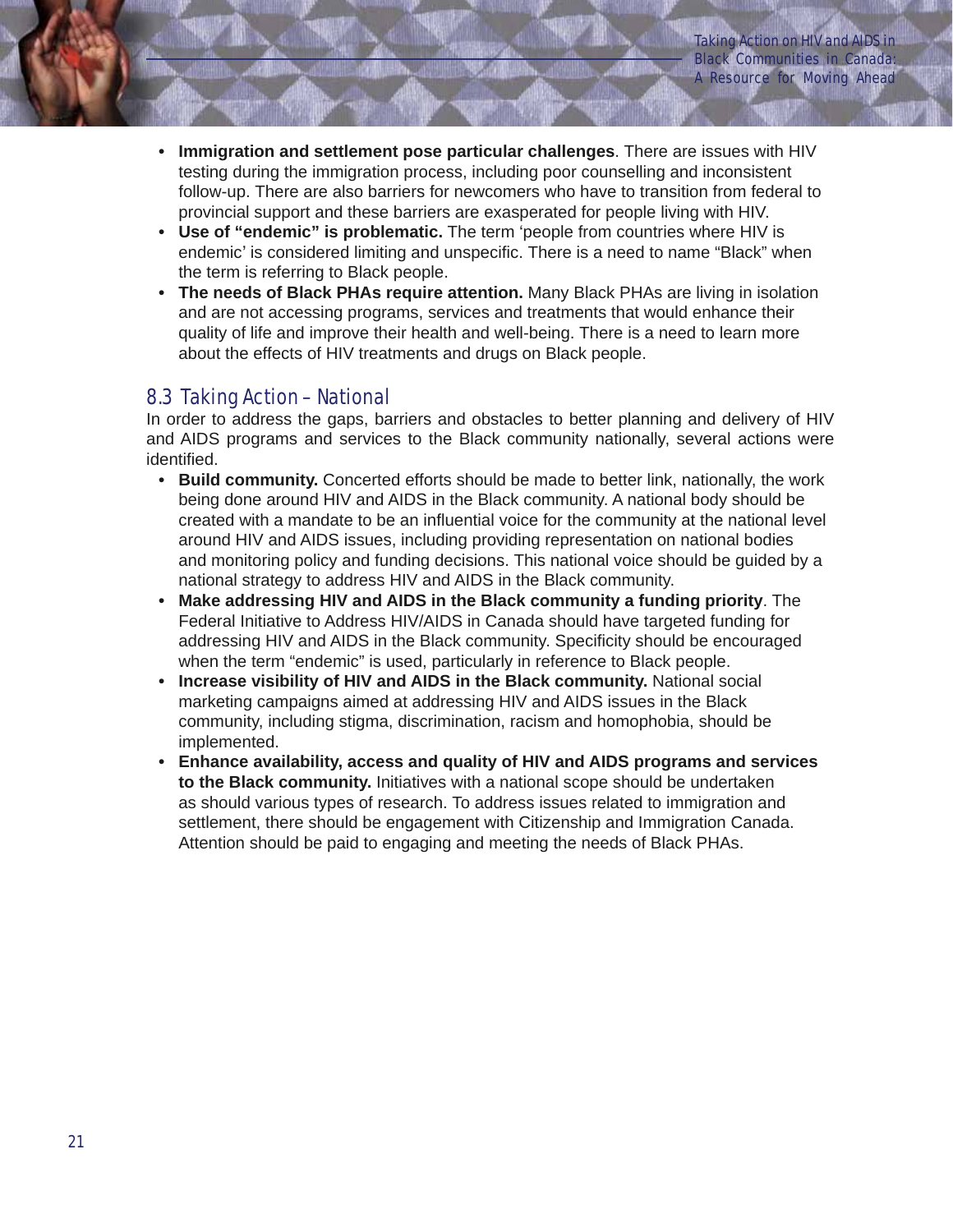## 9.0 Conclusion

The crisis that is HIV and AIDS in Black communities in Canada requires action. Across the country, to differing degrees, work is underway to address the issues. This work needs more support and resources. The disproportionate number of Black people living with HIV and AIDS gives rise to the need to scale up the response to HIV and AIDS in Black communities in Canada and confront the resulting challenges. From the consultation that occurred across the country with Black community members, including people living with HIV and researchers, service providers and other key stakeholders, the messages are clear:

- **Governments need to increase their investment and provide targeted funding to address the crisis.**
- **Policy makers need to engage with the Black community to revise and make policy that will have a positive impact on preventing further HIV transmissions in the Black community and meeting the care, treatment and support needs of Black people living with HIV.**
- **Community members, including Black people living with HIV, need to come together, strategize, plan and take action.**
- **Service providers need to enhance their capacity to respond more effectively to community needs.**
- **Researchers need to undertake all types of HIV and AIDS research that will be beneficial to the Black community.**

Now, more than ever, is the time to take action on HIV and AIDS in Black communities in Canada!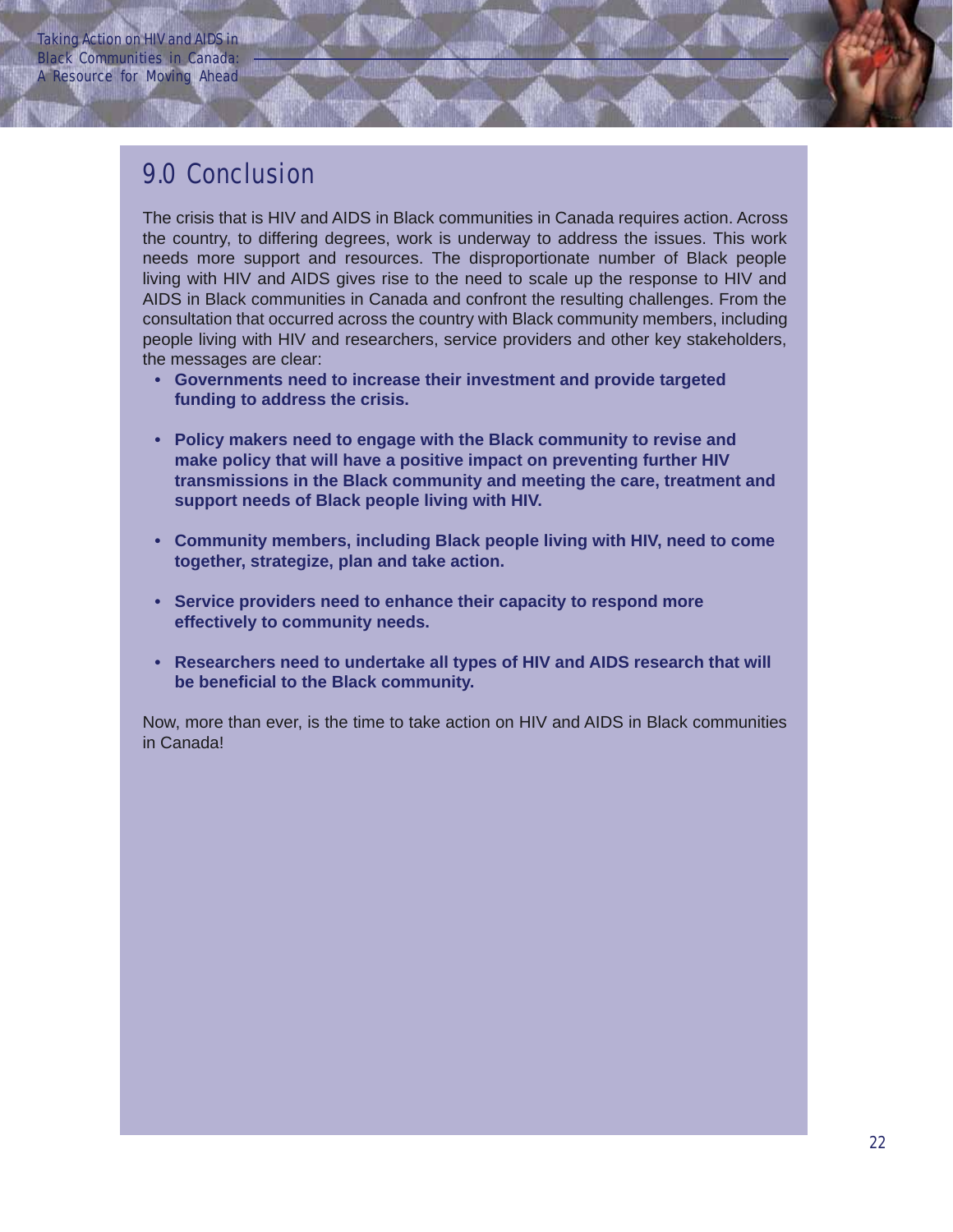## 10.0 Summary of Suggested Actions – Municipal, Provincial and National Levels

#### Table 7: Summary of Suggested Actions – Municipal, Provincial and National Levels

|                                                                                               | <b>Build community</b>                                                                                                                                                                                                                                                                                                                                                                                                                                                                                                                                                                                                     | Make addressing HIV and AIDS in the<br><b>Black community a funding priority</b>                                                                                                                                                                                                       |
|-----------------------------------------------------------------------------------------------|----------------------------------------------------------------------------------------------------------------------------------------------------------------------------------------------------------------------------------------------------------------------------------------------------------------------------------------------------------------------------------------------------------------------------------------------------------------------------------------------------------------------------------------------------------------------------------------------------------------------------|----------------------------------------------------------------------------------------------------------------------------------------------------------------------------------------------------------------------------------------------------------------------------------------|
| <b>Community</b><br>Members,<br>including<br><b>Black people</b><br>living with<br><b>HIV</b> | 1. Gather together and include various stakeholders<br>within the community.<br>2. Identify capacity gaps and how they may be<br>filled.<br>3. Strategize and create a plan of action.<br>4. Take action to fill capacity gaps and implement<br>plan.<br>5. Challenge destructive cultural norms, gender<br>relations and the subordination of women.<br>6. Facilitate development and demonstration of<br>leadership for Black PHAs.<br>7. Establish mechanisms for better communication<br>and collaboration.<br>8. Foster creation of a national body specific<br>to addressing HIV and AIDS in the Black<br>community. | 9. Participate in opportunities to influence<br>decision-making.<br>10. Advocate for more and targeted funding.<br>11. Engage with various government<br>departments.                                                                                                                  |
| <b>Service</b><br><b>Providers</b>                                                            | 17. Support community members coming together<br>and filling capacity gaps.                                                                                                                                                                                                                                                                                                                                                                                                                                                                                                                                                | 18. Participate in opportunities to influence<br>decision-making.<br>19. Advocate for more and targeted funding.<br>20. Engage with various government<br>departments.                                                                                                                 |
| <b>Policy Makers</b>                                                                          | 31. Invest in community members coming together<br>and filling capacity gaps.<br>32. Create opportunities for community members to<br>come together.                                                                                                                                                                                                                                                                                                                                                                                                                                                                       | 33. Enhance knowledge of the Black<br>community and its needs.<br>34. Work with community members and<br>service providers to develop or revise<br>policy.<br>35. Invest more and targeted funding.<br>36. Foster greater collaboration with other<br>levels of and within government. |
| <b>Researchers</b>                                                                            | 43. Build capacity for research.<br>44. Work with the community and service providers<br>to identify and undertake research projects.                                                                                                                                                                                                                                                                                                                                                                                                                                                                                      | 45. Conduct research that will contribute to<br>decision-making.<br>46. Participate in opportunities to influence<br>decision-making.<br>47. Advocate for more and targeted funding.<br>48. Engage with various government<br>departments.                                             |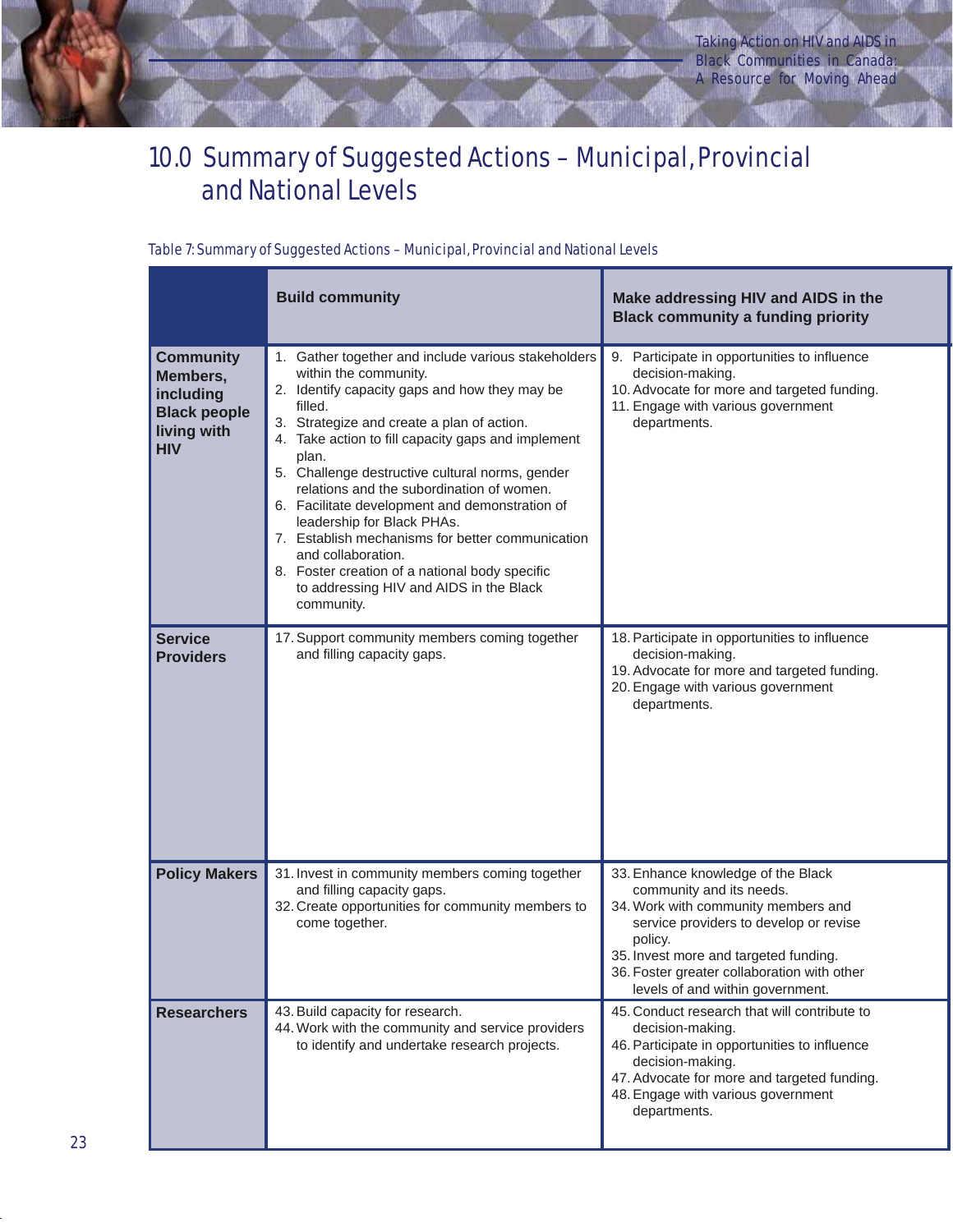| <b>Increase visibility of HIV and AIDS</b><br>in the Black community                                                                                                                                                                                                                                                                                                                        | Enhance availability, access and quality of HIV and<br>AIDS programs and services to the Black community                                                                                                                                                                                                                                                                                                                                                                                                                                                                                                        |
|---------------------------------------------------------------------------------------------------------------------------------------------------------------------------------------------------------------------------------------------------------------------------------------------------------------------------------------------------------------------------------------------|-----------------------------------------------------------------------------------------------------------------------------------------------------------------------------------------------------------------------------------------------------------------------------------------------------------------------------------------------------------------------------------------------------------------------------------------------------------------------------------------------------------------------------------------------------------------------------------------------------------------|
| 12. Employ multiple strategies to raise<br>awareness; promote prevention, care<br>and support; encourage testing; and<br>address stigma, discrimination, racism and<br>homophobia.<br>13. Advocate for race-based HIV and AIDS<br>statistics.<br>14. Identify key spokespersons, including Black<br>PHAs, who will be a strong voice around HIV<br>and AIDS in Black communities in Canada. | 15. Participate in the design, delivery and evaluation of targeted<br>programs and services.<br>16. Participate in the development of culturally and linguistically<br>appropriate materials and program/ service models.                                                                                                                                                                                                                                                                                                                                                                                       |
| 21. Employ multiple strategies to raise<br>awareness; promote prevention, care<br>and support; encourage testing; and<br>address stigma, discrimination, racism and<br>homophobia.<br>22. Advocate for race-based HIV and AIDS<br>statistics.                                                                                                                                               | 23. Make links with settlement and other relevant services.<br>24. Facilitate reflectiveness of the Black community in staff,<br>volunteers and Board members.<br>25. Participate in cultural competence training.<br>26. Cooperate, collaborate and communicate with other service<br>providers.<br>27. Develop targeted programs and services with community<br>involvement.<br>28. Facilitate the development of culturally and linguistically<br>appropriate materials and program/service models.<br>29. Name racism and address its impact on planning and service<br>delivery.<br>30. Employ Black PHAs. |
| 37. Invest in efforts to raise awareness; promote<br>prevention, care and support; encourage<br>testing; and address stigma, discrimination,<br>racism and homophobia<br>38. Invest in social marketing campaigns.<br>39. Nurture the production of race-based<br>statistics.                                                                                                               | 40. Invest in more Black service providers and more agencies<br>that can serve the Black community.<br>41. Address access to services in French outside of Québec and<br>English within Québec.<br>42. Fund more legal aid services.                                                                                                                                                                                                                                                                                                                                                                            |
| 49. Advocate for race-based HIV and AIDS<br>statistics.<br>50. Share research results widely.                                                                                                                                                                                                                                                                                               | 51. Undertake various types of research, including evaluations.<br>52. Offer new models and approaches to enhance programs and<br>services.<br>53. Promote community assets and resilience.                                                                                                                                                                                                                                                                                                                                                                                                                     |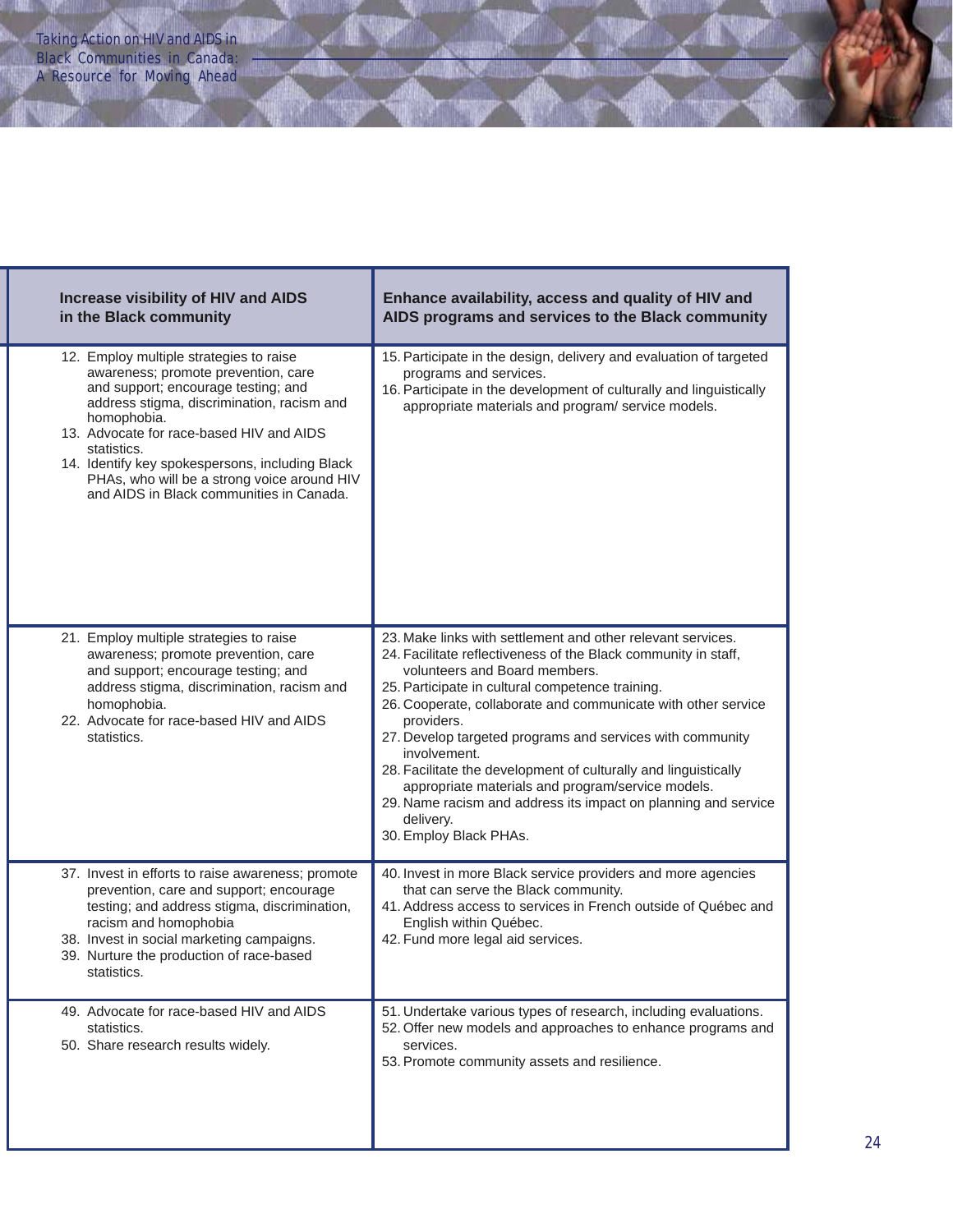## Appendix A

#### **Springboarding a National HIV/AIDS Strategy for Black Canadian, African and Caribbean Communities Project, Phase II**

#### **National Steering Committee Terms of Reference**

#### **Purpose**

The National Steering Committee will provide guidance and direction for the Springboarding a National HIV/ AIDS Strategy for Black Canadian, African and Caribbean Communities Project, Phase II which aims to develop a resource that can be used at the municipal, provincial and national level to enable better planning and delivery of HIV/AIDS programs and services to Black Canadian, African and Caribbean communities.

#### **Membership**

The National Steering Committee will consist of representatives from across the country and include:

- 1. Esther Amoako, African and Caribbean Council on HIV/AIDS in Ontario, Toronto, ON
- 2. Nalda Callender, National Congress of Black Women Foundation, Vancouver, BC
- 3. David Divine, James R. Johnston Chair in Black Canadian Studies, Dalhousie University, Halifax, NS
- 4. Alain Houde, Public Health Agency of Canada, Ottawa, ON
- 5. Arlene Hunte, Calgary Health Region, Calgary, AB
- 6. LLana James, African and Caribbean HIV/AIDS Capacity Building Project, Toronto, ON
- 7. Félicité Murangira, African and Caribbean Health Network of Ottawa, Ottawa, ON
- 8. Michael O'Connor, Interagency Coalition on AIDS and Development, Ottawa, ON
- 9. Wangari Tharao, African and Caribbean Council on HIV/AIDS in Ontario/ Women's Health in Women's Hands Community Health Centre, Toronto, ON
- 10. Vincent Vegetarian/ Marie Anésie Harérimana, Centre de Ressources et d'Interventions en Santé et Sexualité (CRISS), Montreal, QC

#### **Meetings**

There will be 1 in-person meeting and 3-4 teleconferences.

#### **Term**

January – December 2007.

#### **Responsibilities**

The Steering Committee will support the project by providing:

- Direction and general quidance:
- Assistance with identifying key stakeholders for interviews and regionally-based focus groups;
- Linkages to appropriate persons and/or organizations;
- Linkages to the PHAC Status Report Working Group;
- Technical advise and support, as appropriate and available;
- Review and feedback on draft documents.

#### **Decision-making**

Decisions will be made through consensus by the National Steering Committee members present at meetings.

#### **Minutes**

Minutes of meetings will be taken to form a part of the project reporting requirements. Draft minutes will be circulated for approval.

#### **Facilitation**

Meetings will be facilitated by the project consultant, Dionne A. Falconer of DA Falconer & Associates Inc.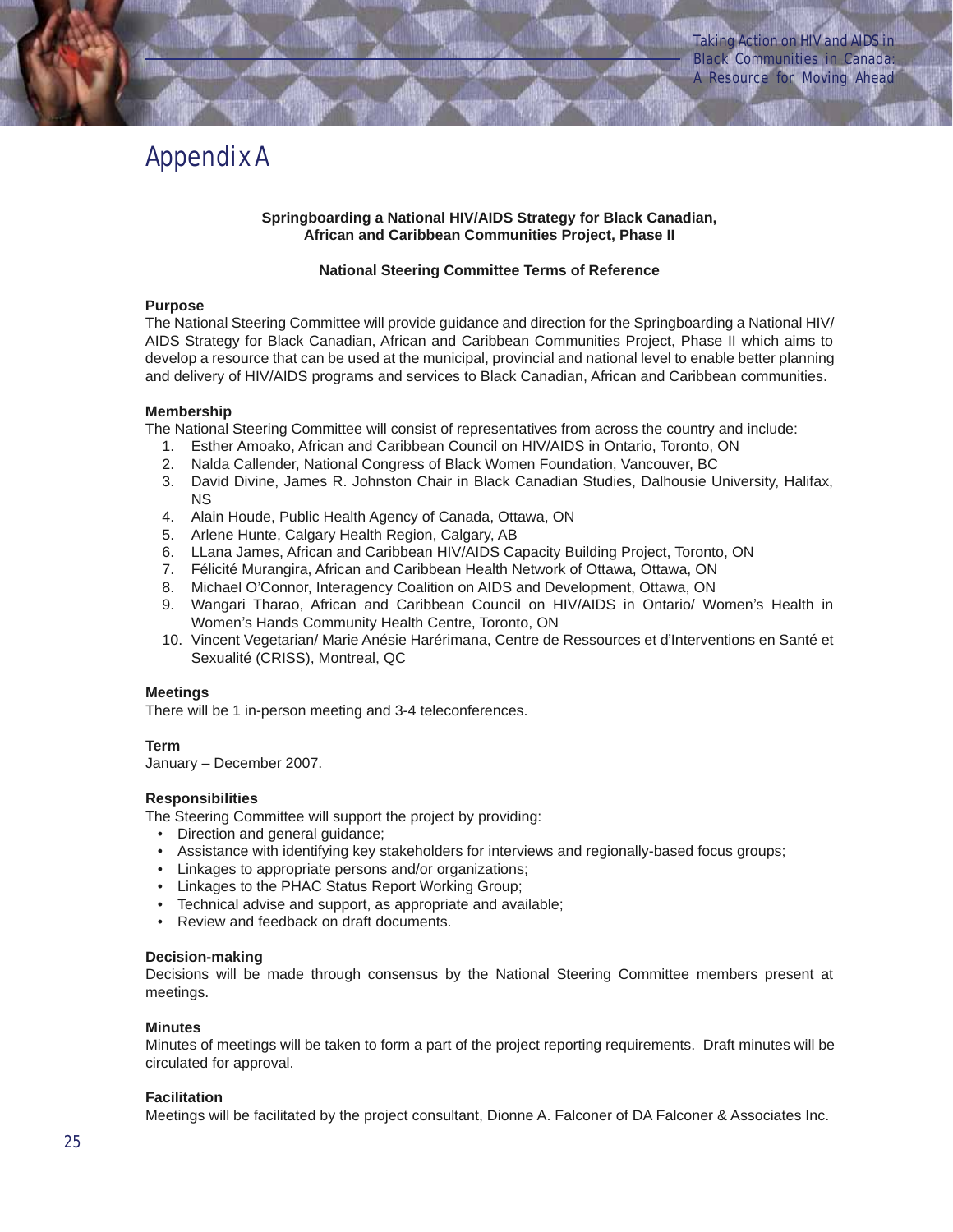## Appendix B

#### **Springboarding a National HIV/AIDS Strategy for Black Canadian, African and Caribbean Communities Project, Phase II**

#### **Interview/ Focus Group Questions**

- **1**.At the municipal level, what are the current gaps to better planning and delivering HIV/AIDS programs and services to Black Canadian, African and Caribbean communities? [Consider prevention, care, treatment and support]
	- a. Why do you say this? How do you know these gaps exist?
	- b. What action is needed to address these gaps? By whom?
	- c. What barriers or obstacles may stand in the way of action being taken?
	- d. What can be done to reduce or eliminate these barriers or obstacles?
- **2**.At the regional/provincial level, what are the current gaps to better planning and delivering HIV/AIDS programs and services to Black Canadian, African and Caribbean communities? [Consider prevention, care, treatment and support]
	- a. Why do you say this? How do you know these gaps exist?
	- b. What action is needed to address these gaps? By whom?
	- c. What barriers or obstacles may stand in the way of action being taken?
	- d. What can be done to reduce or eliminate these barriers or obstacles?
- **3**.At the national level, what are the current gaps to better planning and delivering HIV/AIDS programs and services to Black Canadian, African and Caribbean communities? [Consider prevention, care, treatment and support]
	- a. Why do you say this? How do you know these gaps exist?
	- b. What action is needed to address these gaps? By whom?
	- c. What barriers or obstacles may stand in the way of action being taken?
	- d. What can be done to reduce or eliminate these barriers or obstacles?
- **4**.What are the unique or specific regional/provincial issues when it comes to addressing HIV/AIDS in Black Canadian, African and Caribbean communities?
	- a. Why are these issues unique or specific?
	- b. What are the implications of these issues for enabling better planning and delivering HIV/AIDS programs and services to Black Canadian, African and Caribbean communities?
- **5**.What are the needs of the following stakeholders to enable better planning and delivery of HIV/AIDS programs and services to Black Canadian, African and Caribbean communities?
	- a. Community members
	- b. Black people living with HIV/AIDS
	- c. Service providers
	- d. Policy makers
	- e. Researchers

**6**.Any other comments?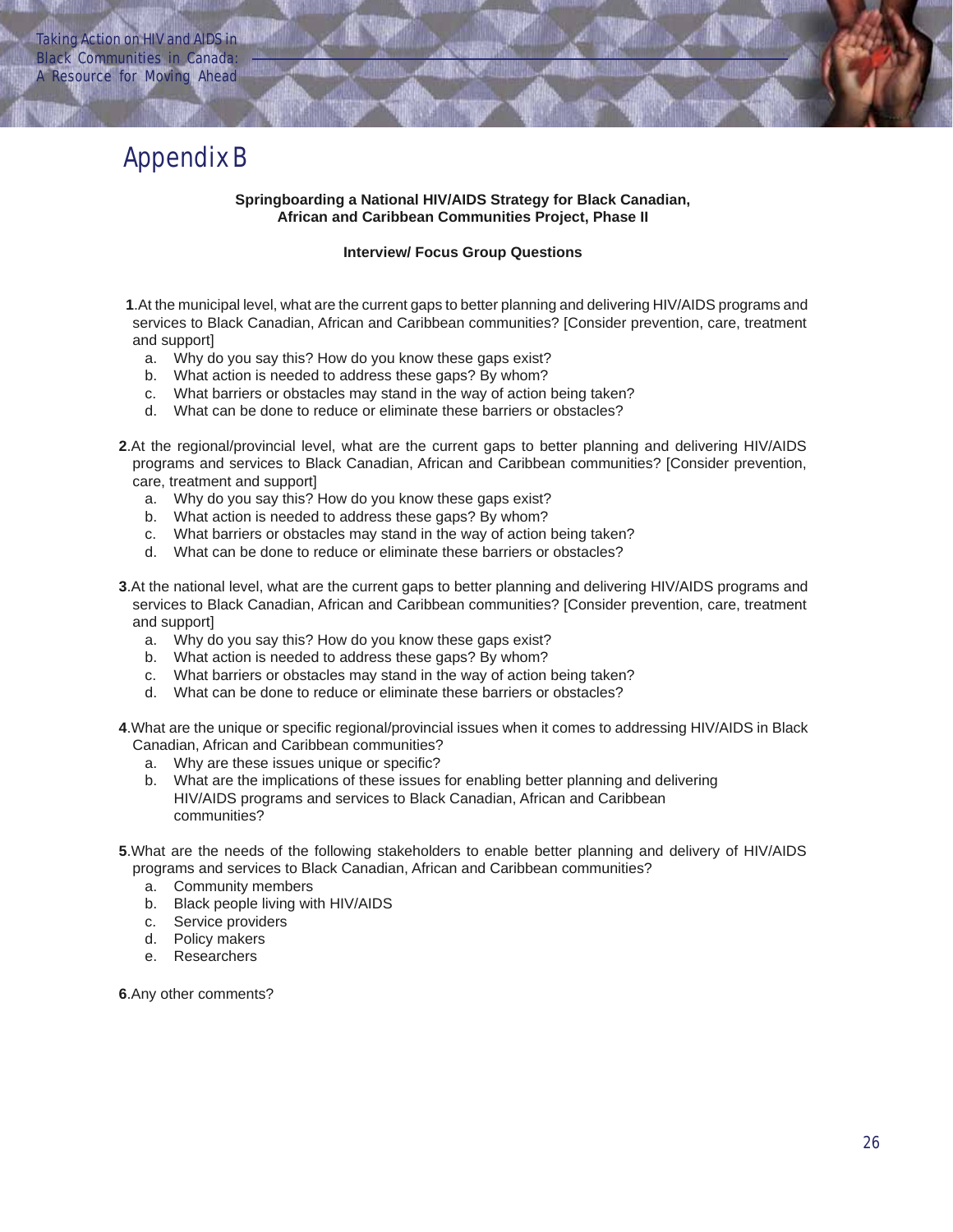## Appendix C

#### **Springboarding a National HIV/AIDS Strategy for Black Canadian, African and Caribbean Communities Project, Phase II**

#### **Interview Participants**

- 1. Dr. Gina Ogilvie –University of British Columbia/ British Columbia Centre for Disease Control (Vancouver)
- 2. Joanne Csete & Richard Elliott Canadian HIV/AIDS Legal Network (Toronto)
- 3. Dr. David Haase Dalhousie University/ Canadian HIV Trials Network (Halifax)
- 4. Marie Anésie Harérimana Centre de Ressources et dInterventions en Santé et Sexualité (Montréal)
- 5. Joseph Jean-Gilles Groupe d'action pour la prévention de la transmission du VIH et l'éradication du Sida (Montréal)
- 6. Rinaldo Walcott University of Toronto (Toronto)
- 7. Jennifer Gunning Canadian Institutes of Health Research (Ottawa)
- 8. Pastor Orville Browne Hospital for Sick Children/ Latter Rain Adventist Church (Toronto)
- 9. Janice Dayle Global Network of People Living With HIV/AIDS North America (Montréal)
- 10. Jenn Clamen Stella (Montréal)
- 11. Courtney Sewell Black Community Resource Centre (Montréal)
- 12. Dave Este University of Calgary (Calgary)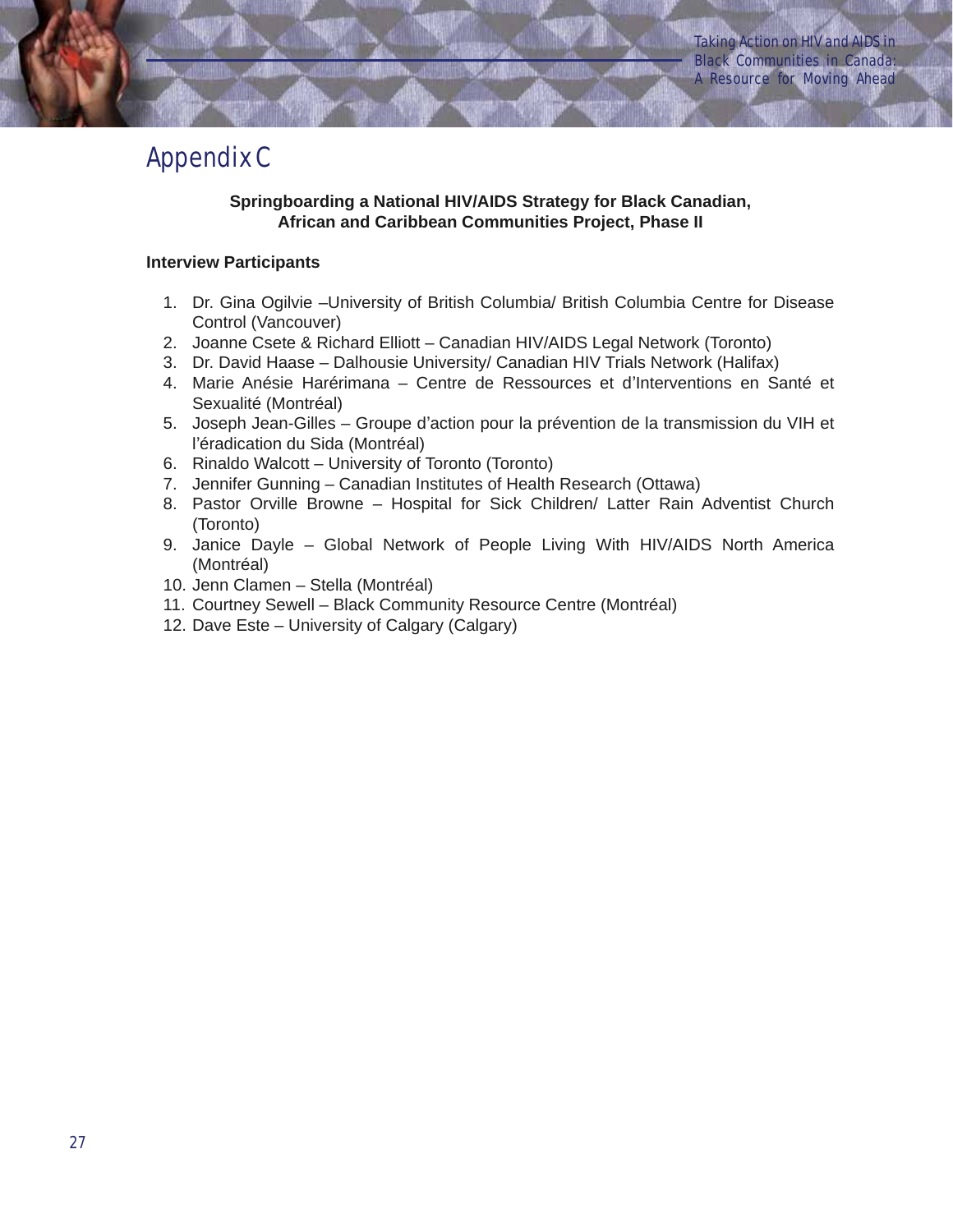## Appendix D

#### **Greater Involvement of People Living with or Affected by HIV/AIDS (GIPA) Pyramid of Involvement**

This pyramid models the increasing levels of involvement advocated by GIPA, with the highest level representing complete application of the GIPA principle. Ideally, GIPA is applied at all levels of organization.



Adapted from Principle to Practice: Greater Involvement of People Living with or Affected by HIV/AIDS (GIPA) (Geneva: UNAIDS, 1999) http://data.unaids.org/Publica-<br>tions/IRC-pub01/JC252-GIPA-i\_en.pdf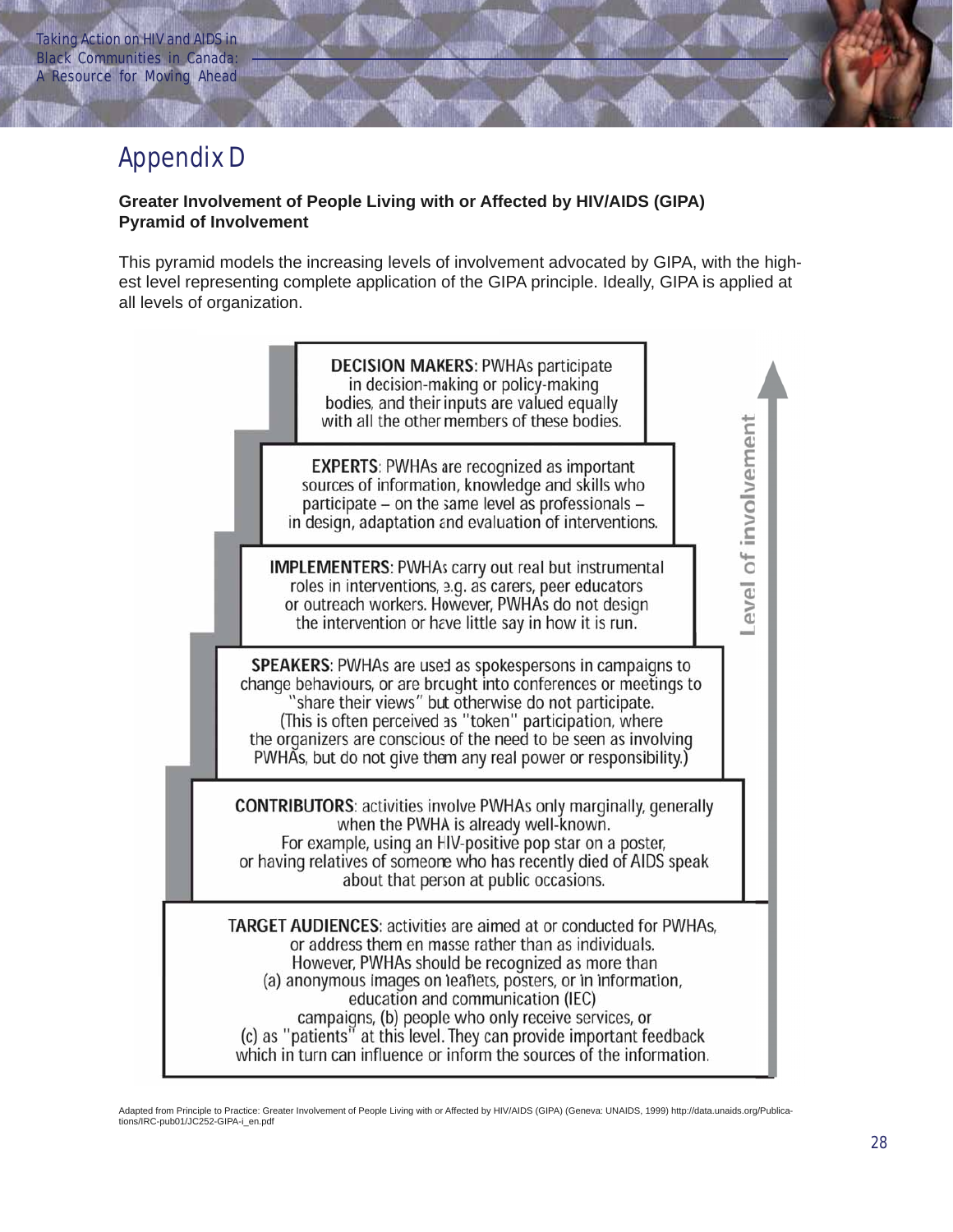## Appendix E

#### **References**

- 1. AIDS Bureau, Ministry of Health and Long-Term Care (2007). **Building Bridges: an analysis and summary of the HIV/AIDS community planning initiative in Ontario.**
- 2. AIDS Calgary Awareness Association (2008). **HIV/AIDS Statistical Summary.** http:// www.aidscalgary.org/aboutHiv/documents/HIVAIDS\_StatsSummary\_Jan08\_V2.pdf
- 3. British Columbia Centre for Disease Control (2007). **HIV/AIDS Annual Report 2006**. http://www.bccdc.org/downloads/pdf/std/reports/HIV-AIDS%20Update%20Report\_2006. pdf
- 4. DA Falconer & Associates (2005). **Springboarding a National HIV/AIDS Strategy for Black Canadian, African and Caribbean Communities Project Environmental Scan Report.** http://www.icad-cisd.com/pdf/publications/SNS\_EnviroScan\_Final\_Report\_9\_ Dec\_05.pdf.
- 5. Institut national de santé publique du Québec (2007). **Programme de surveillance de linfection par le virus de limmunodéficience humaine (VIH) au Québec – Cas déclarés de janvier à juin 2006 et cas cumulatifs davril 2002 à juin 2006.** http:// www.inspq.qc.ca/pdf/publications/614-InfVIH.pdf
- 6. Nova Scotia Department of Health (2001). **HIV/AIDS Surveillance Report 2000**. http:// www.gov.ns.ca/health/downloads/HIVAIDS2000report.pdf
- 7. Ontario HIV Epidemiologic Monitoring Unit (2007). **HIV Update.** http://www.phs.utoronto. ca/ohemu/HIVupdate\_tables.html
- 8. Public Health Agency of Canada (2006). **HIV/AIDS Epi Update.** http://www.phac-aspc. gc.ca/publicat/epiu-aepi/epi-06/pdf/epi06\_e.pdf
- 9. Public Health Agency of Canada (2007). **HIV/AIDS Epi Update: HIV/AIDS in Canada Among Persons from Countries where HIV is Endemic.** http://www.phac-aspc.gc.ca/ aids-sida/publication/epi/pdf/epi2007\_e.pdf
- 10. Public Health Agency of Canada (2007). **HIV and AIDS in Canada: Surveillance Report to December 31, 2006.** http://www.phac-aspc.gc.ca/aids-sida/publication/ survreport/pdf/survrep1206.pdf
- 11. Public Health Agency of Canada (2007). **Populations at Risk.** http://www.phac-aspc. gc.ca/aids-sida/populations\_e.html#con
- 12. Remis, R. and J. Liu. (2007). **Race/Ethnicity Among Persons With HIV/AIDS in Ontario, 1981-2004** http://www.phs.utoronto.ca/ohemu/doc/Ethnicity\_report.pdf